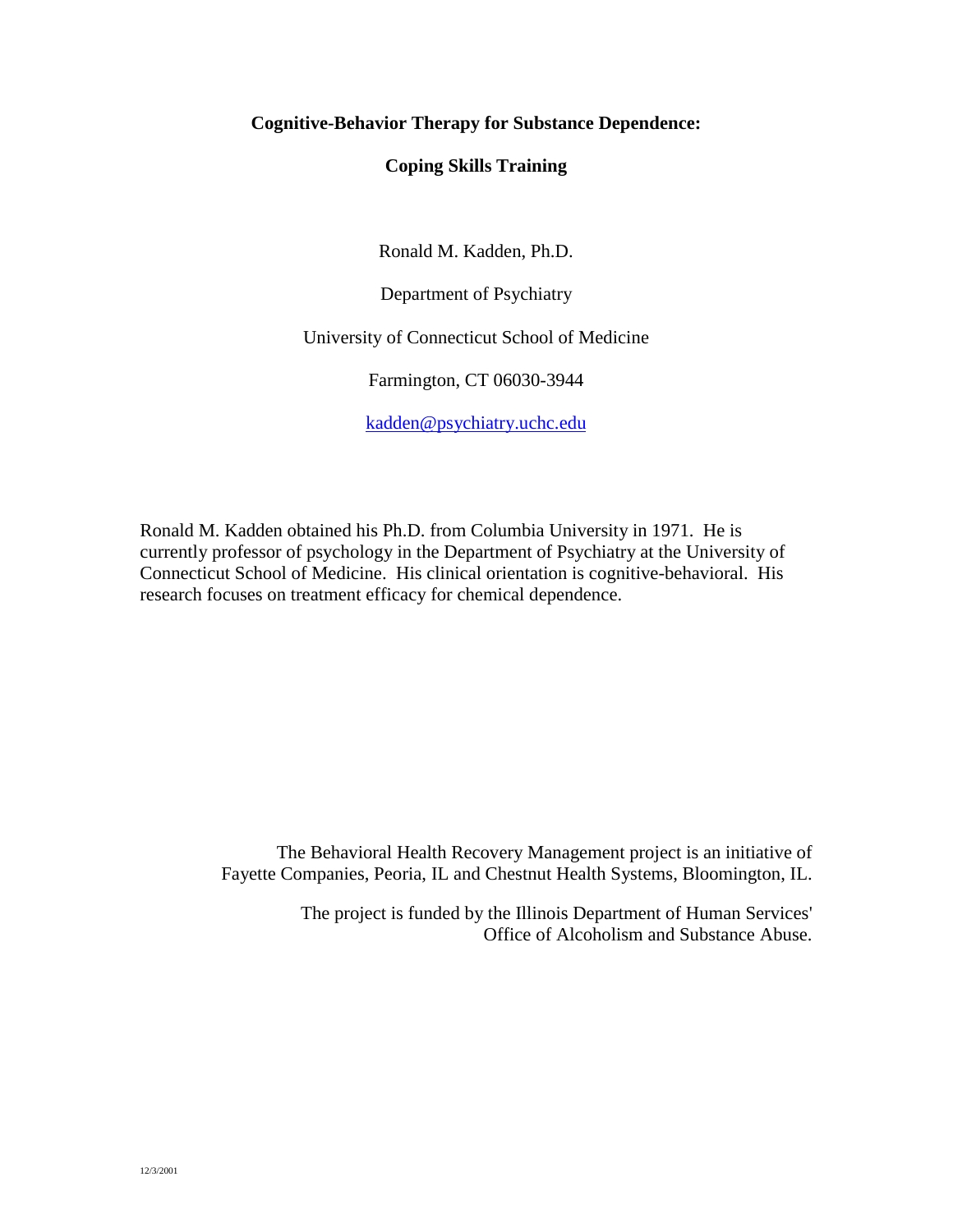#### **Overview of Model**

From the perspective of cognitive-behavior theory, alcohol and drug dependence are viewed as learned behaviors that are acquired through experience. If alcohol or a drug provides certain desired results (e.g., good feelings, reduced tension, etc.) on repeated occasions, it may become the preferred way of achieving those results, particularly in the absence of other ways of meeting those desired ends. From this perspective, the primary tasks of treatment are to (1) identify the specific needs that alcohol and drugs are being used to meet, and (2) develop skills that provide alternative ways of meeting those needs.

There are different viewpoints within this general perspective. "Behavioral" approaches emphasize observable antecedents and consequences of behavior, without making reference to internal events, such as cognitions, that can only be known by selfreport. "Cognitive-behavioral" approaches, on the other hand, include cognitions, thoughts, and emotions among the factors that are considered to precipitate or maintain behavior. The latter approaches often utilize behavioral methods (e.g., repeated practice, reinforcement) to modify cognitive and emotional processes. The present guidelines employ a cognitive-behavioral framework for conceptualizing drinking and drug-abuse problems, and as a basis for designing interventions that focus on developing more adequate coping skills. The conceptual models that are more strictly behavioral, contingency management and the community reinforcement approach, are both presented in other guidelines that are available at this web site.

The cognitive-behavioral model incorporates the two major types of learning that have been identified in behavior laboratories: learning by association and learning by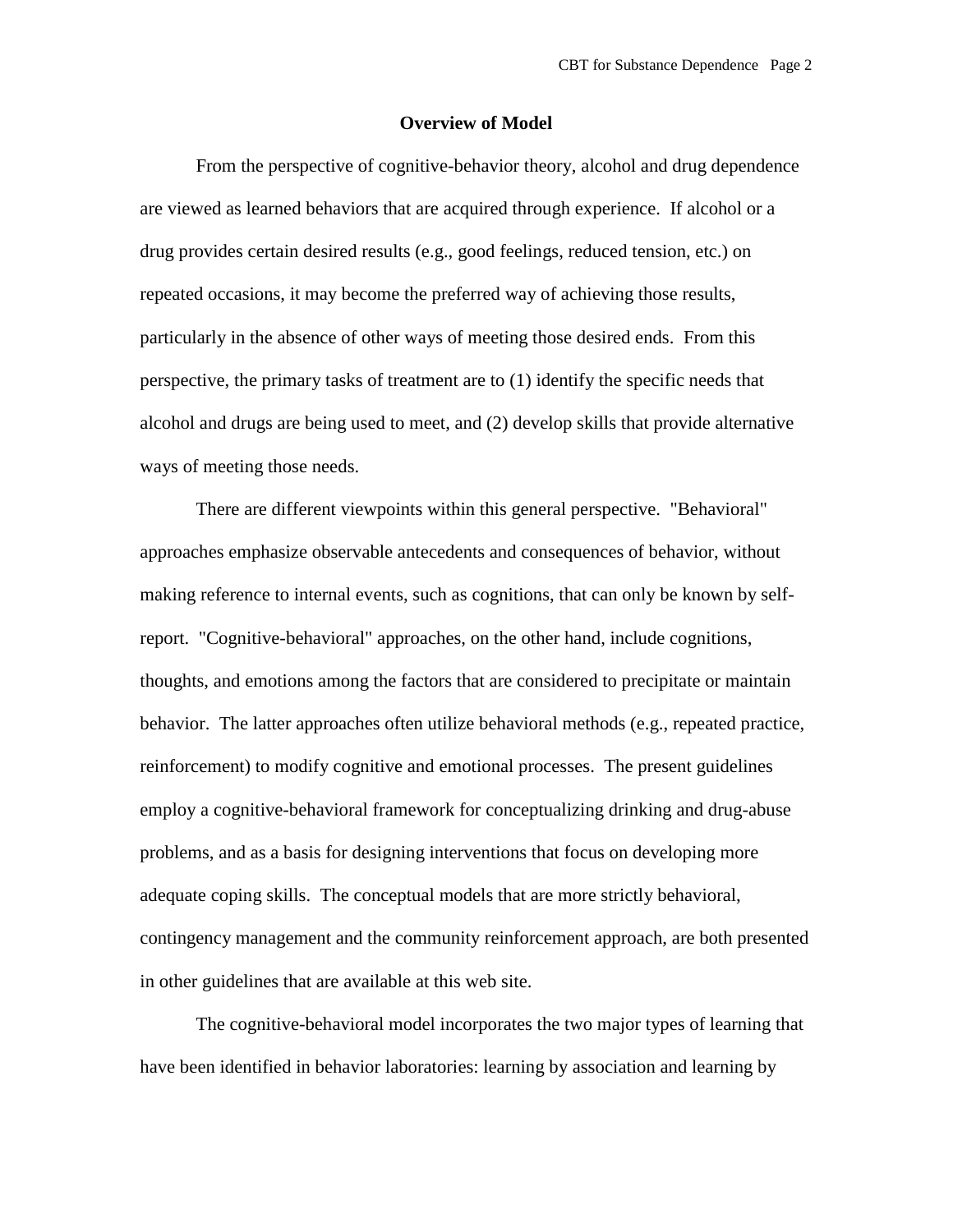consequences. In learning by association (also called 'Pavlovian' or 'classical' conditioning), stimuli that are originally neutral can become triggers for alcohol/drug use, or for cravings, as a result of repeated associations between those stimuli and alcohol/drug use. Triggers may be external to the individual, such as objects in one's environment, settings and locations, or certain people (e.g., the people one uses with regularly), or they may be internal events like thoughts, emotions, or physiological changes. Associations between these various objects/occurrences and alcohol/drug use can develop if they repeatedly occur in close temporal proximity to one another. As these associations are gradually strengthened during the course of repeated occurrences, the alcohol/drug user becomes subject to cravings that can be stimulated by a growing array of stimuli that were previously neutral but have now become potential triggers.

In the learning by consequences model (also called 'operant' conditioning), drinking and drug use behaviors are strengthened by the consequences that follow their use. If after using a substance a person feels sexually aroused, more comfortable in social situations, or euphoric, for example, then the act of ingesting the substance is likely to be repeated in the future, because of it's having received this positive reinforcement. If substance use reduces anxiety, tension, stress, or depression, again the likelihood of future use is increased, this time by the process called negative reinforcement (in which an unpleasant experience is reduced or terminated). To be sure, there are also negative consequences of substance use, such as depression, anxiety, and withdrawal symptoms, which would be expected to reduce the likelihood of future substance use. However, these occur so long after the substance is used that they have little if any impact on the act of using, and are therefore no match for the more immediate reinforcing consequences.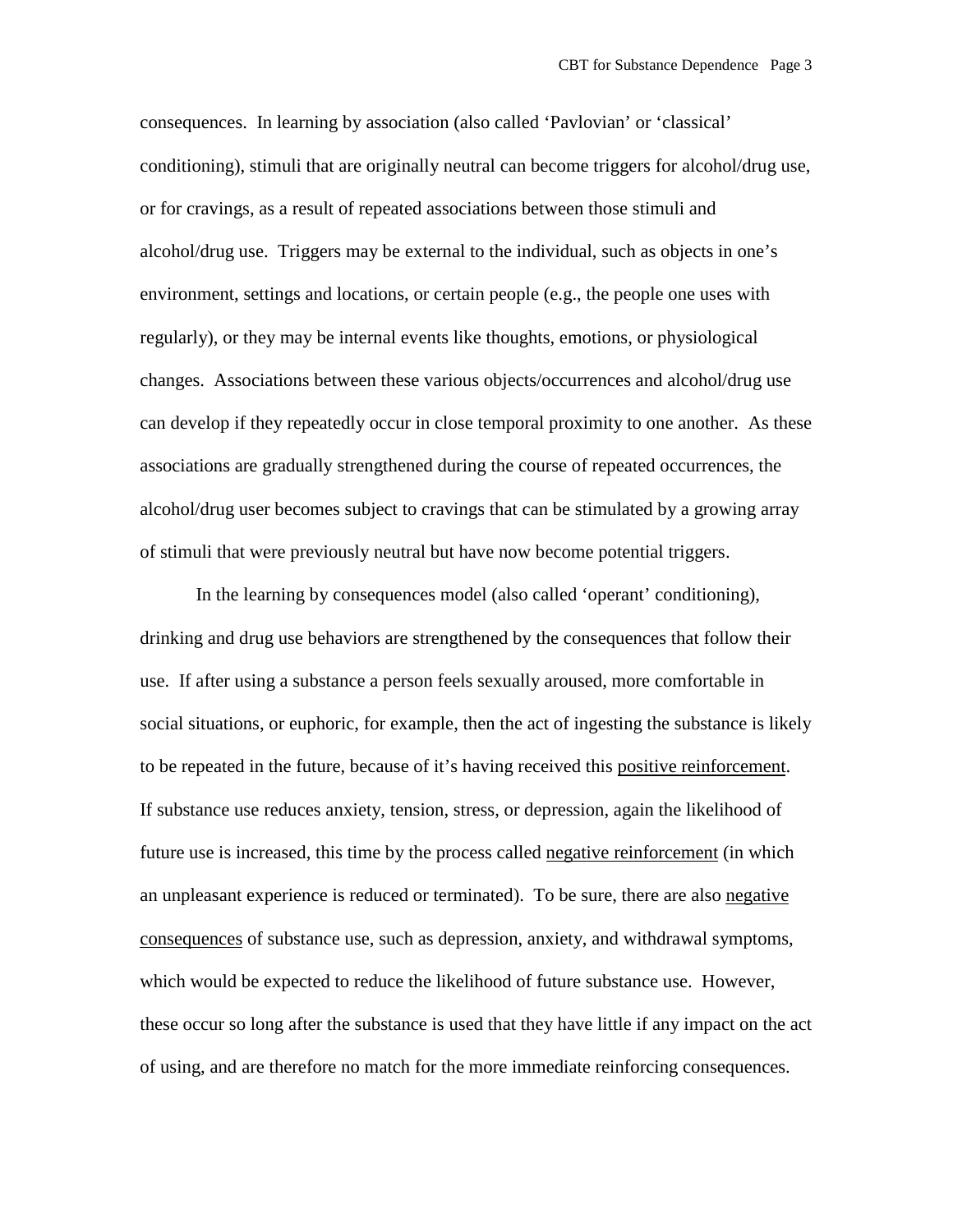Several treatment approaches derive from these two models of the learning process. The 'cue exposure' approach attempts to identify the trigger events that have become most salient for an individual, and to reduce their impact by extinction, in which clients are repeatedly exposed to their most potent triggers without following them by substance use. With enough exposure of this kind, the trigger stimuli are eventually supposed to lose their ability to elicit cravings and alcohol/drug-seeking behavior. Despite the appeal of this concept of reducing the impact of trigger events by breaking their association with alcohol/drug use, research results from studies of this approach have been mixed. Laboratory studies with alcohol/drug dependent patients have not been consistently successful in demonstrating effects of drinking/drug use cues, and cueexposure treatment studies have found that the procedure is more likely to reduce the severity of a relapse than to prevent the initial lapse to substance use. Although the cueexposure approach is believed to hold considerable promise, it is still largely in an experimental stage at this time, and therefore is not offered as a clinical approach in the present guideline.

The coping-skills training approach does not attempt to reduce the impact of triggers. Rather, it accepts triggers as a given and seeks to train alternative responses to them, so that a person will have several ways of coping with the occurrence of a trigger situation, in place of drinking/drug use. With sufficient practice of the alternative coping skills, it becomes increasingly likely that they will be utilized when a trigger situation arises, rather than resorting to drinking or drug use. A related treatment approach is Relapse Prevention, which provides a systematic way (*a*) of assessing the full range of antecedents and consequences of drinking/drug use that influence an individual's relapse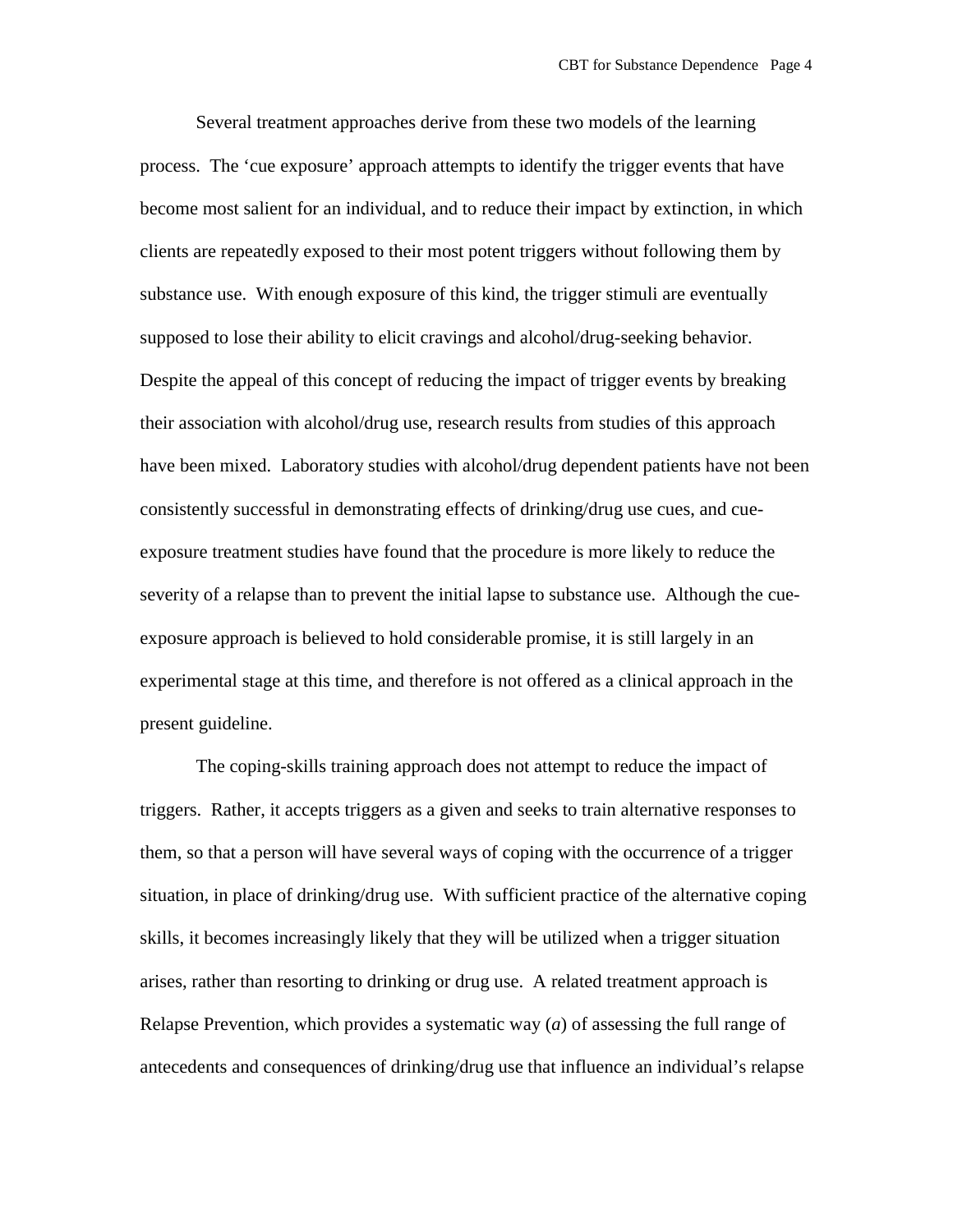potential, and (*b*) of devising interventions to deal with them that are likely to reduce the probability of a future relapse. The present guideline focuses attention on the coping skills training and relapse prevention approaches to the treatment of addictive disorders.

Two other approaches, contingency management and the Community Reinforcement Approach, focus primarily on the consequences of drinking/drug use rather than on their antecedents. As mentioned earlier, these approaches are discussed in other guidelines that are available at this web site, and are therefore not covered in the present guideline. Behavioral Couple Therapy makes use of various behavioral and cognitive-behavioral interventions, and it, too, is described in another guideline at this web site.

### **Evidence Base for Cognitive-Behavioral Approaches**

Deficits in skills for coping with the antecedents and consequences of drinking/drug use are considered to be a major contributor to the development and maintenance of addictive behavior (Miller & Hester, 1989). As a result, considerable effort has been devoted to studying coping skills training, to determine whether it has practical utility as a means of reducing risk and curtailing addictive behavior. A large body of clinical research has been produced on this topic, and three meta-analyses have ranked coping skills training as either first (Holder et al., 1991) or second (Miller et al., 1995; Finney & Monahan, 1996) based on evidence of effectiveness, as compared to a variety of other treatments for alcoholism. Nevertheless, despite the high rankings in the meta-analyses, Longabaugh and Morgenstern (1999) have questioned whether the research studies provide adequate grounds for concluding that coping skills training is superior to other forms of treatment. They outline steps that should be taken to resolve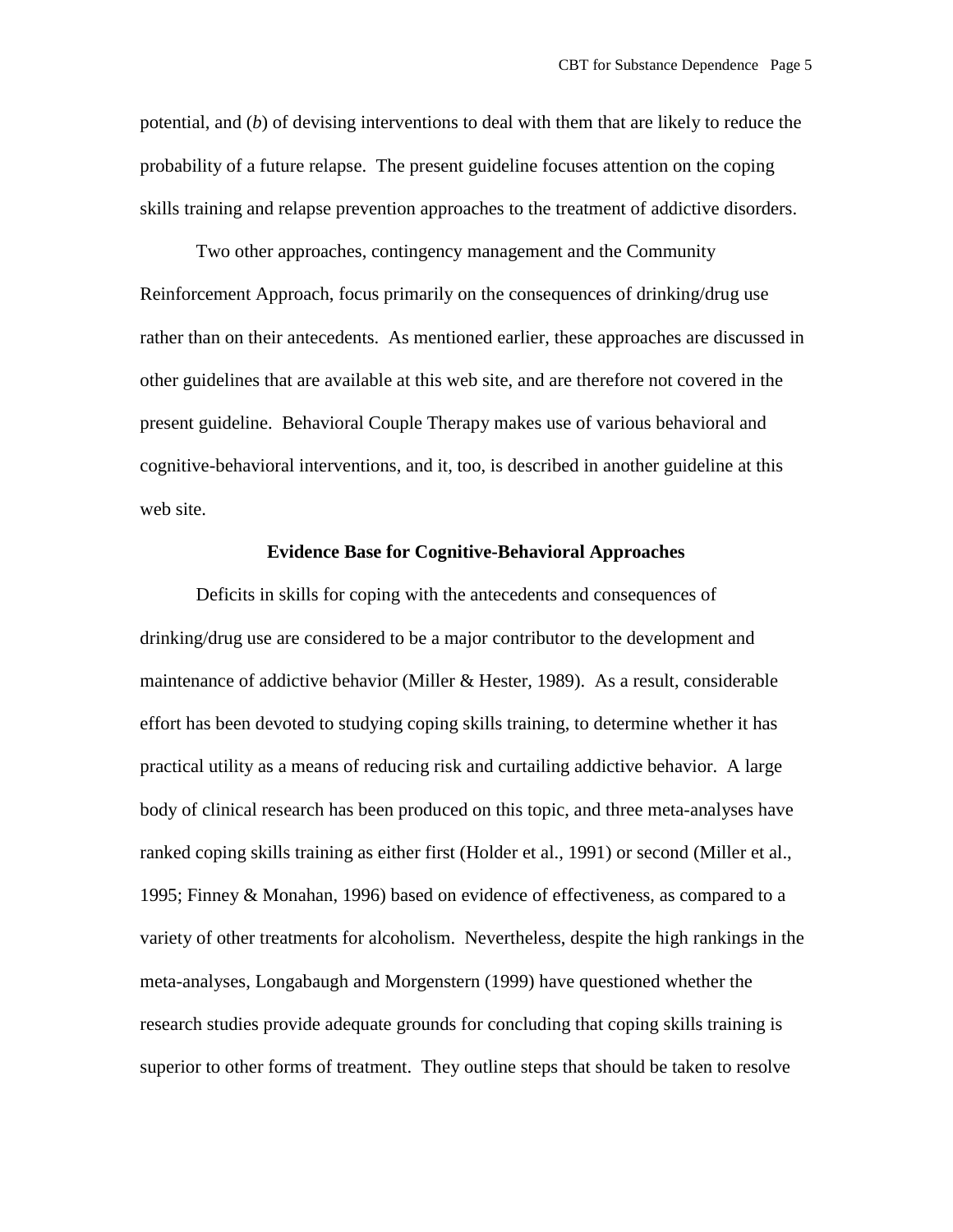the matter, and it seems certain that the question will remain open for a number of years while further studies are conducted, before it is finally settled. In the meantime, coping skills training does receive strong support from the evidence currently available and it is widely employed in addictions treatment programs.

Similar questions have been raised regarding Relapse Prevention (RP) treatment studies (Carroll, 1996). Interventions that focus on relapse prevention have been found beneficial for maintaining the effects of treatment during follow-up periods and for reducing the severity of relapse episodes that do occur, but there are diminishing returns inasmuch as these benefits have been found to decrease with increasing time since treatment completion (Carroll, 1996; Allsop et al., 1997). A meta-analysis focused specifically on relapse prevention treatment outcome studies found that RP treatment was beneficial, but it's impact on psychosocial functioning was greater than on substance use itself (Irvin et al., 1999). Another finding of clinical relevance from RP treatment outcome studies is that among the various categories of risk for relapse specified by Marlatt and Gordon (1985), negative emotions have been consistently identified as a major relapse precipitant (Longabaugh et al., 1996). Based on that, coupled with findings that coping ability is related to treatment outcome (Miller et al., 1996; Connors, Maisto, & Zywiak, 1996), it has been recommended that skills training to foster improved coping with negative emotions be provided as a means of reducing relapse risk (Connors, Longabaugh, & Miller, 1996).

Although a number of important issues have yet to be resolved, the coping skills training approach has strong theoretical grounding, and the evidence supporting it and Relapse Prevention is at least equal to, and perhaps superior to, that for any other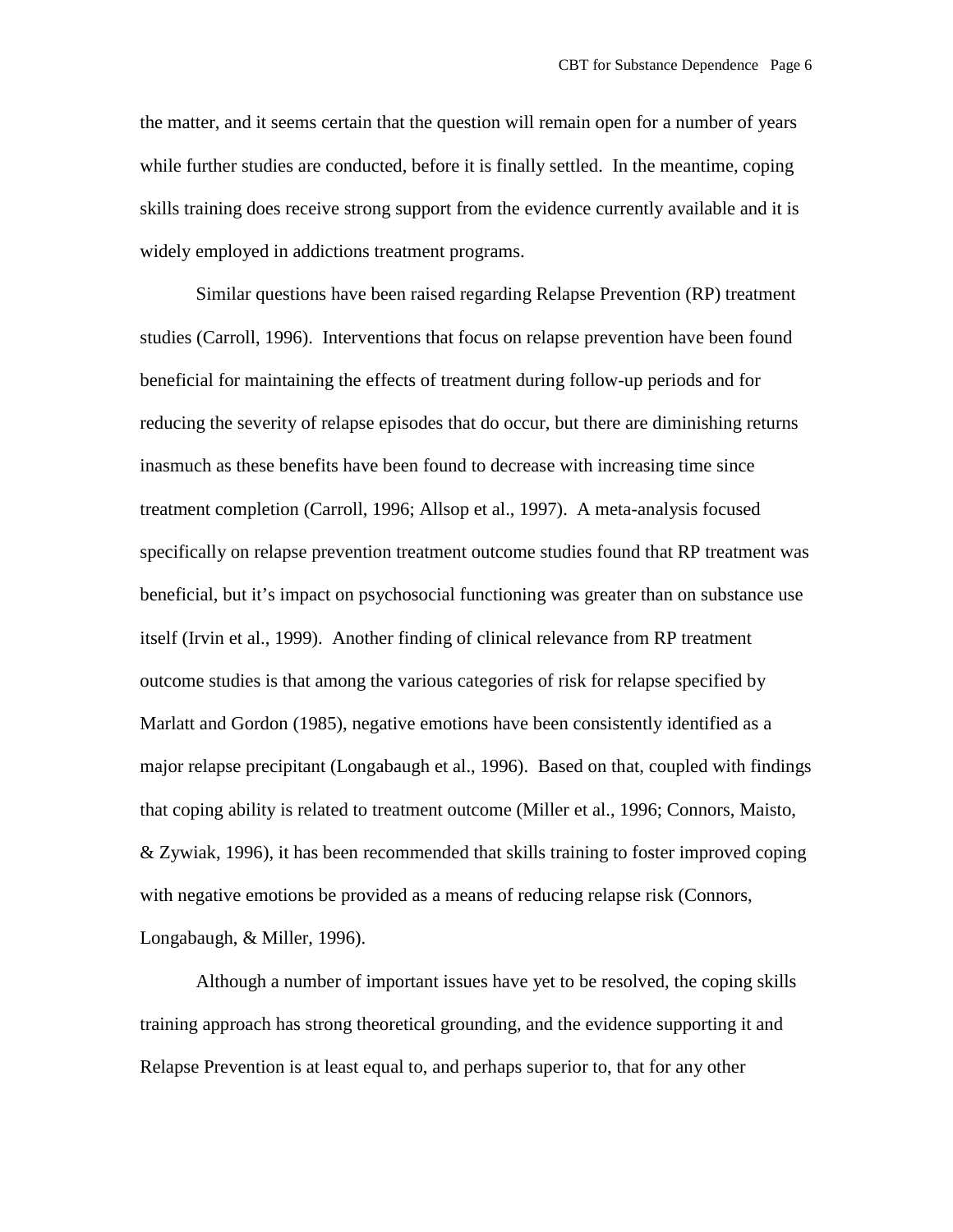treatment approach currently available. In addition, these closely related approaches are readily compatible with, and easily combined with, several others such as Motivational Enhancement Therapy, contingency management, cognitive therapy, Behavioral Marital Therapy, and the Community Reinforcement Approach.

# **Coping Skills Training**

The value of coping skills training is best conceptualized in terms of psychological dependence. Heavy drinkers and drug abusers may use alcohol or drugs to cope with certain (or, in some cases, most) of the problems in their lives. Through repeated experience of the apparent short term benefits of drinking or drug use, they may become the preferred way of coping, especially in the absence of other coping skills. If alcohol or drugs are the *only* way a person has to cope with certain things, then he/she is psychologically dependent upon them. Such a person has no choice, he/she must drink or use a drug if those needs are to be met. To the extent that this is true for a person, coping skills deficits are a major obstacle to his/her recovery from chemical dependence. On the other hand, if a person has several ways of meeting a need, then he/she has a *choice* about whether or not to drink or do drugs when that need arises. Thus, providing coping skills training is of major importance since it develops alternative ways of meeting needs and thereby modifying the psychological dependence factor.

Determining the skills areas in which training is required necessitates an assessment, often called a 'functional analysis,' to identify the antecedents to a person's use of alcohol/drugs, and the functional relationship of drinking/drug use to the consequences that follow. This assessment may be in the form of structured interviews or questionnaires, or it may take the form of a less structured clinical interview that seeks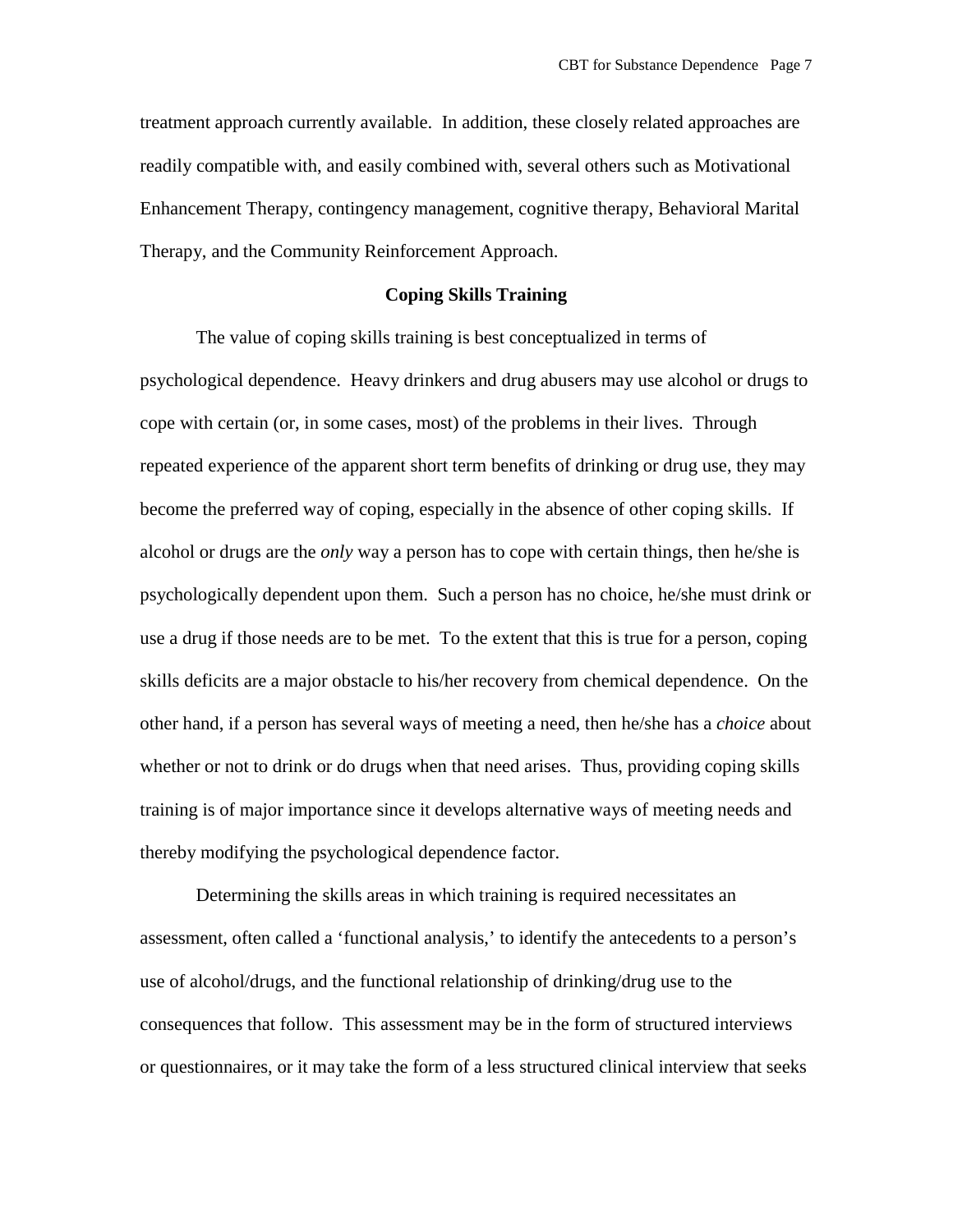to identify the situations in which drinking or drug use are likely to occur, and the outcomes that are sought. A useful assessment instrument for identifying drinking/drug use antecedents is the Inventory of Drug-Taking Situations (Annis & Martin, 1985), and one recommended for identifying the consequences of using is the Inventory of Alcohol/Drug Use Consequences (Miller, Tonigan, & Longabaugh, 1995). They both are composed of 50 items, and computer software is available for the former. The Global Appraisal of Individual Needs (Dennis et al., 1996) provides a broad-based assessment of a wide range of factors that might be related to chemical dependence.

Client interviews that do not employ structured assessment instruments should cover topics such as typical patterns of use, common antecedent situations (e.g., mood states, thoughts, cravings for alcohol/drugs, and life problems), and typical consequences of using. Clients should also be asked to anticipate future situations in which it may be difficult to refrain from using. A range of domains should be explored in search of each client's potential antecedents to cravings and substance use, including social, situational, emotional, cognitive, and physiological antecedents (Miller & Mastria, 1977). Once a list of a client's potential trigger situations has been developed, the situations can be rankordered in terms of their frequency of occurrence and seriousness as a problem.

For each antecedent factor identified, the client should be asked to specify what he/she expected to gain from drinking or drug use in that circumstance. Some clients may feel uncomfortable identifying positive expectations from the use of chemicals, which is understandable given that they have made the decision to engage in treatment. They should be given the message that what they sought from alcohol and/or drugs is not unreasonable or abnormal. If, for example, they were depressed and sought relief from it,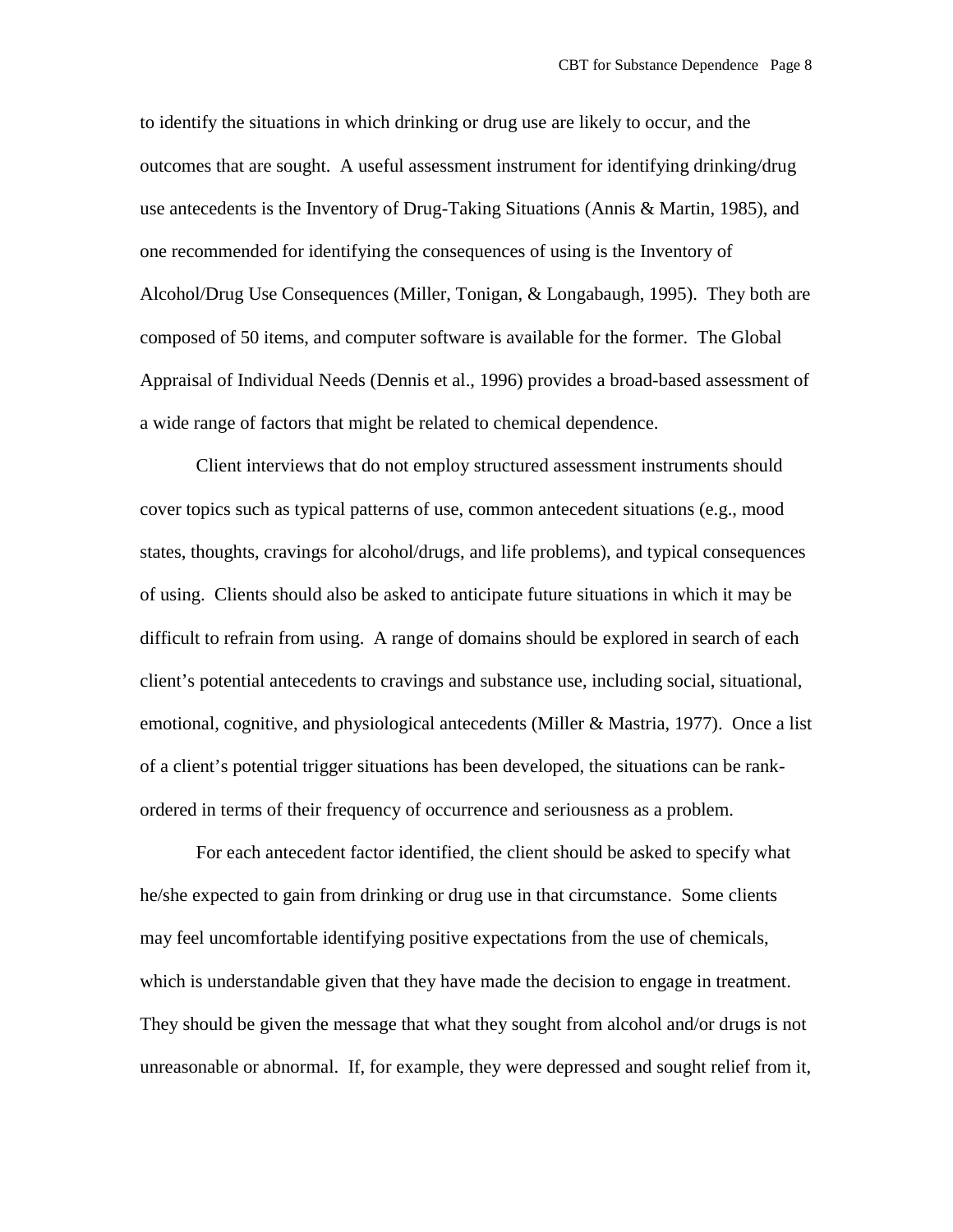or were socially inhibited and sought to feel more comfortable in social situations, those are very reasonable desires. Most people in similar circumstances would have similar desires. The only problematic aspect is the use of alcohol or drugs to meet those needs. An important goal, then, is to identify needs that are likely to trigger a desire to use alcohol/drugs, and develop alternative ways of meeting them. The process of identifying the outcomes that were being sought through the use of alcohol/drugs, and alternative ways of achieving those outcomes, can be organized and facilitated using the scheme proposed by Miller and Pechacek (1987).

Coping skills deficits are viewed as a major risk factor because of the likelihood that they may lead to a reliance on alcohol or drugs as the default coping strategy. To the extent that a person never developed more appropriate coping skills, or having once learned them can no longer apply them due to lack of recent practice or the presence of some inhibiting factor, he/she will need skills training to overcome the deficit or the factor preventing their use. Skills training can be used to teach coping behaviors not currently in a client's repertoire, to refresh or enhance deficient behaviors, and to identify and reduce inhibiting factors. In all cases, adequate practice of skills is essential, both during sessions and as homework, so that clients become 'fluent' in the skills and are able to apply them fairly easily when the appropriate circumstances arise, without having to do a lot of thinking about the various steps involved or figuring out how to apply them.

A number of coping skills training manuals are available. The one by Monti, Abrams, Kadden, and Cooney (1989) provides session-by-session explanations, in considerable detail, of the rationale, skill components, and practice methods for 25 skills related to problem areas that are common among chemically dependent clients. Selection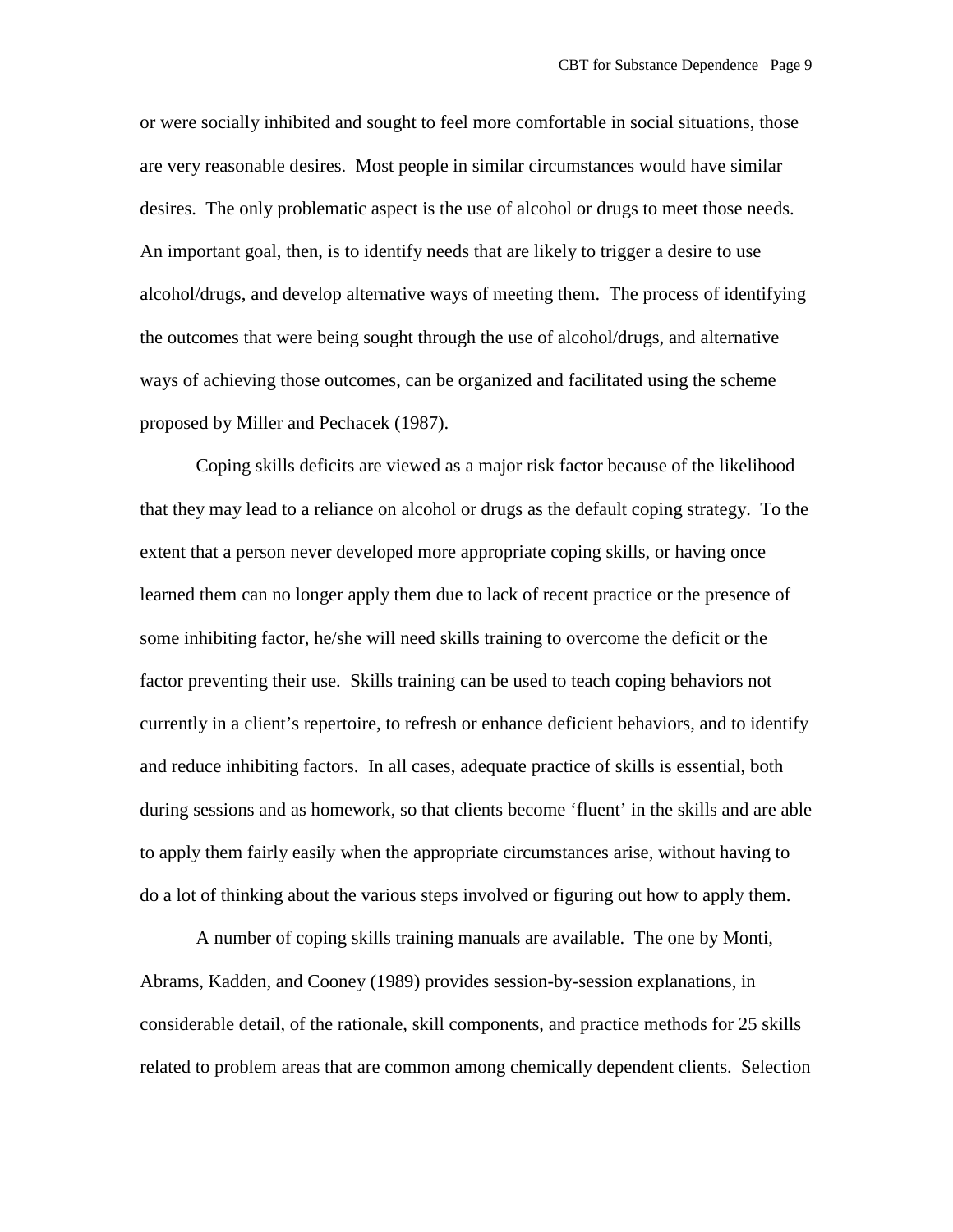from among them, in clinical settings, is made on the basis of findings from the assessment indicating areas of high risk for a particular client, and his/her skills deficiencies. The overview of these skills that is presented below is organized according to two broad categories: intrapersonal skills that primarily involve only the chemically dependent client him/herself, and interpersonal skills for use when one or more other people are part of the problem situation. A synopsis of the rationale for, and of the skills taught in, a number of sessions in each of these two categories is provided in the following two sections. Further details on the implementation of each of the coping skills training sessions, as well as information on additional skills not reviewed here and on other topics related to skills training, can be found in Monti et al. (1989).

(It should be noted that as the present guideline is being written, a second edition of the Monti et al. coping skills guide is being prepared for publication in 2002, by Guilford Press. Although there will be some revisions, and new sections on the coping skills training needs of dually diagnosed clients, cue exposure treatment, and smoking cessation, most of the basic coping skills training elements reviewed below will not be substantially changed from what appeared in the 1989 edition.)

#### **Intrapersonal Skills**

**Managing thoughts and cravings for use.** Thoughts about drinking or drug use, and their more intense version, cravings, are common among people recovering from substance use disorders, and therefore this training module is generally used with all clients. They are taught a number of skills for managing thoughts and cravings, including challenging them, recalling unpleasant experiences that resulted from using, anticipating the benefits of not using, distracting oneself, delaying the decision whether or not to use,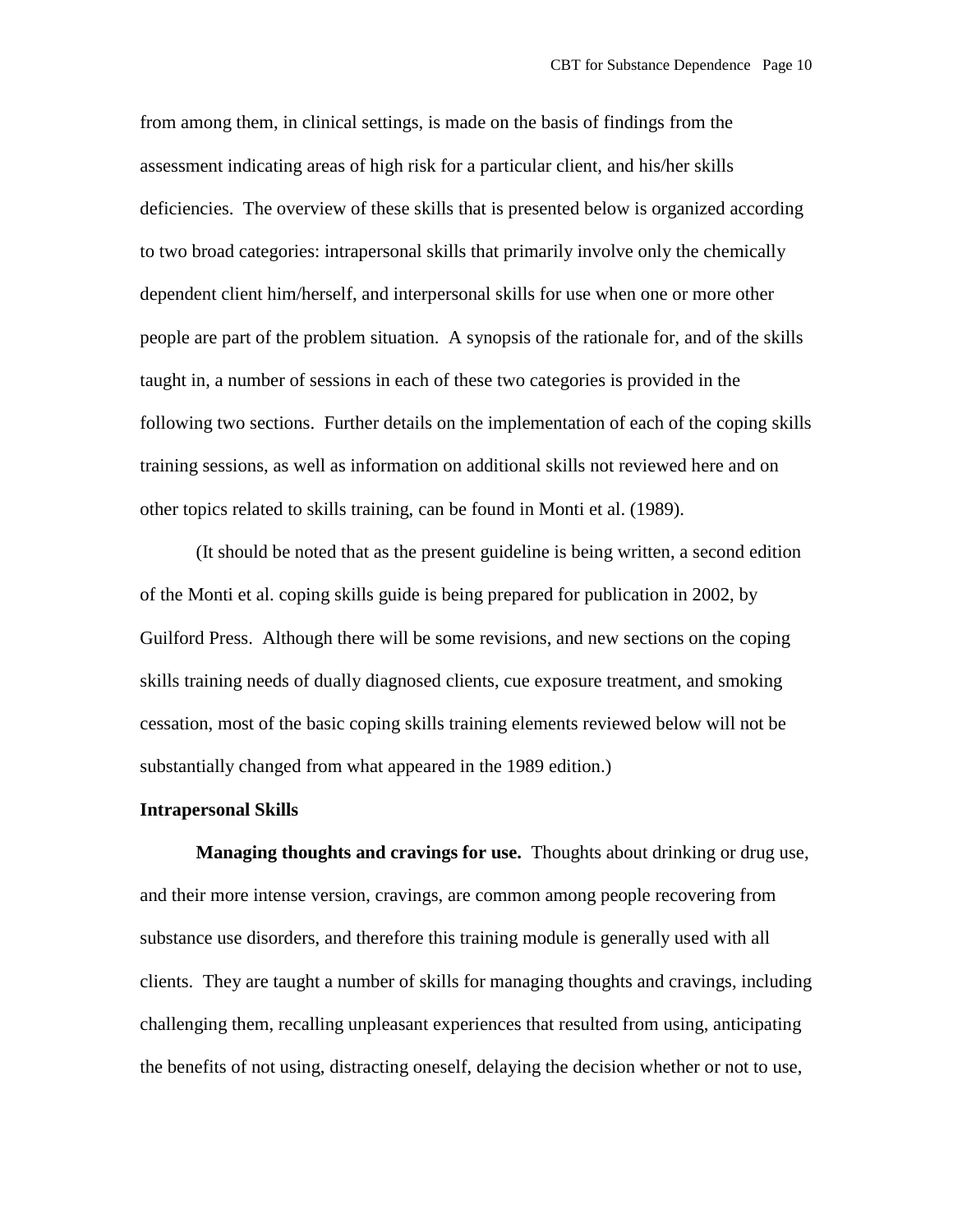leaving the situation, and seeking support. Clients are given a 3x5 card on which to record the unpleasant effects of past use and the anticipated benefits of not using, and are instructed to carry it with them and refer to it whenever they think of using. They are also asked to imagine various high-risk situations, and practice coping with the thoughts and cravings that might accompany them.

**Anger management.** Anger is a very common antecedent to alcohol/drug use. Clients are taught about the warning signs of anger, both external and internal signs, so they can identify them early and begin to manage them before anger grows strong and becomes harder to control. Skills for managing anger include the use of calm-down phrases, identifying aspects of a situation that are provoking anger, and considering options that might help to resolve the situation. These skills can be modeled by the therapist and then role-played by the client. For homework, clients are asked to record their handling of the next anger situation they encounter.

**Negative thinking.** This is another common high-risk situation. Separate skills training sessions are available for increasing one's awareness of negative thinking and for managing it when it occurs. Clients are taught to recognize various types of negative thinking habits that may occur automatically. Skills for managing negative thoughts include substituting positive thoughts or feelings, thought stopping, and positive self-talk. Exercises give clients practice in identifying their negative thinking and negative selftalk, and provide an opportunity for them to prepare alternative, substitute responses. A related common problem is negative moods and/or depression. Guidelines for skills training to manage them can be found in Kadden et al. (1992).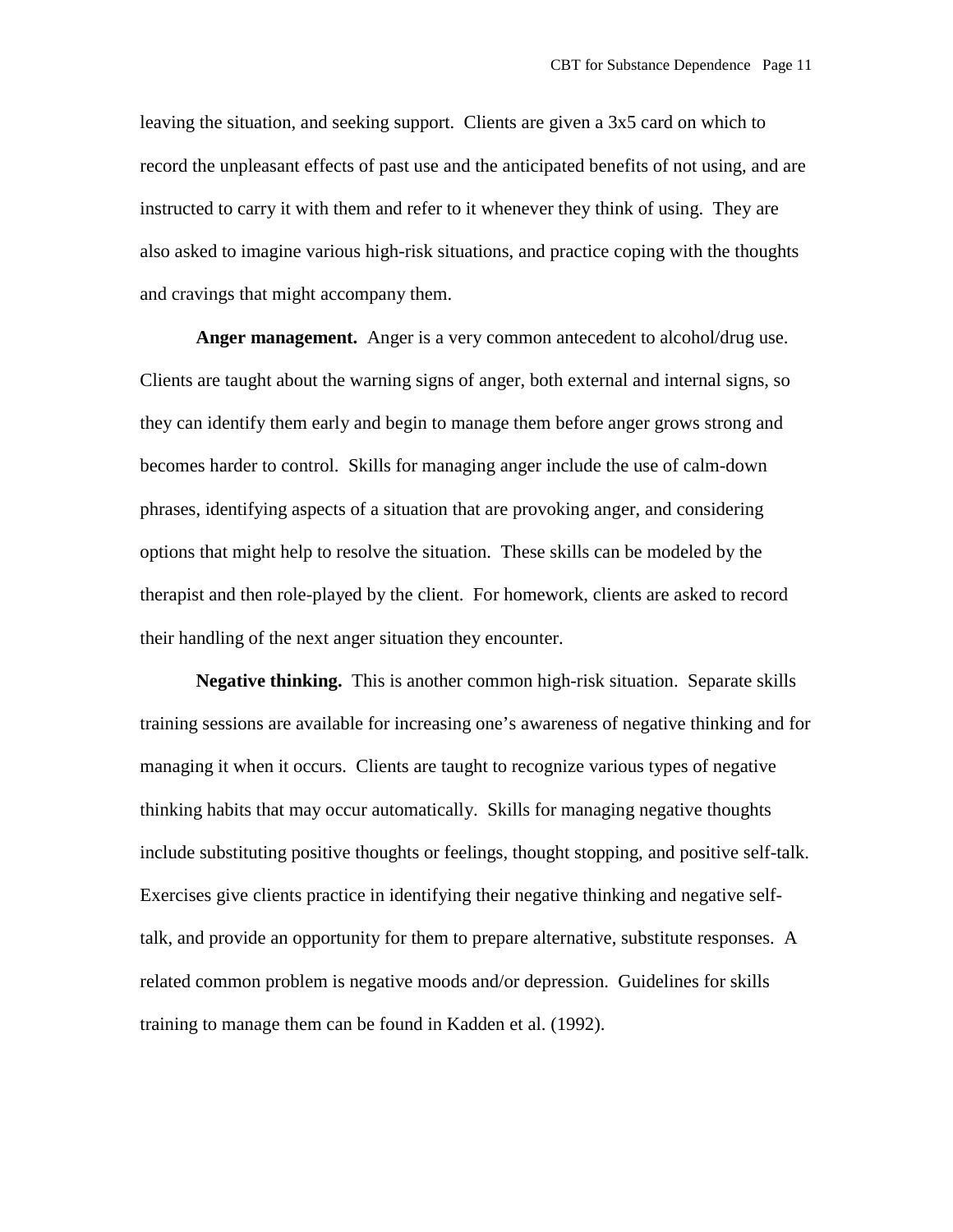**Pleasant activities.** Clients may discover a void in their lives as free time becomes available once they are no longer so occupied with acquiring, using, and recovering from the effects of alcohol or drugs. They may also find that they are leading an unbalanced lifestyle in which they fulfill numerous obligations, with little if any time devoted to recreation or self-fulfillment. A session on developing a pleasant activities plan is intended to help clients prepare enjoyable, low-risk ways of filling the free time that will be opened up, and achieve a better balance between their obligations and more enjoyable or self-fulfilling activities. A number of strategies for selecting and engaging in these activities are identified.

**Relaxation skills.** Relaxation may be a useful way of coping with various circumstances that either precede or are exacerbated by alcohol/drug use, such as stress, tension, anxiety, anger, sleeplessness, and cravings to use. Skills training involves alternate tensing and relaxing of various muscle groups, to enable clients to identify tension states and their alternative, relaxation. In addition to relaxation of muscle groups, clients are taught slow breathing and the use of calming imagery. As these skills are practiced and acquired, clients can be taught to apply them in various situations, stressful ones in particular.

**Decision-making.** Sometimes clients end up relapsing after a series of incremental steps that gradually led them ever closer to craving and then to actually using their substance of choice. Decision-making training can help clients think ahead to the possible consequences of all the decisions they make, even the ones that are seemingly irrelevant to substance use, to increase the likelihood that they will anticipate, and act upon, the relative risks associated with various decision options. They are offered a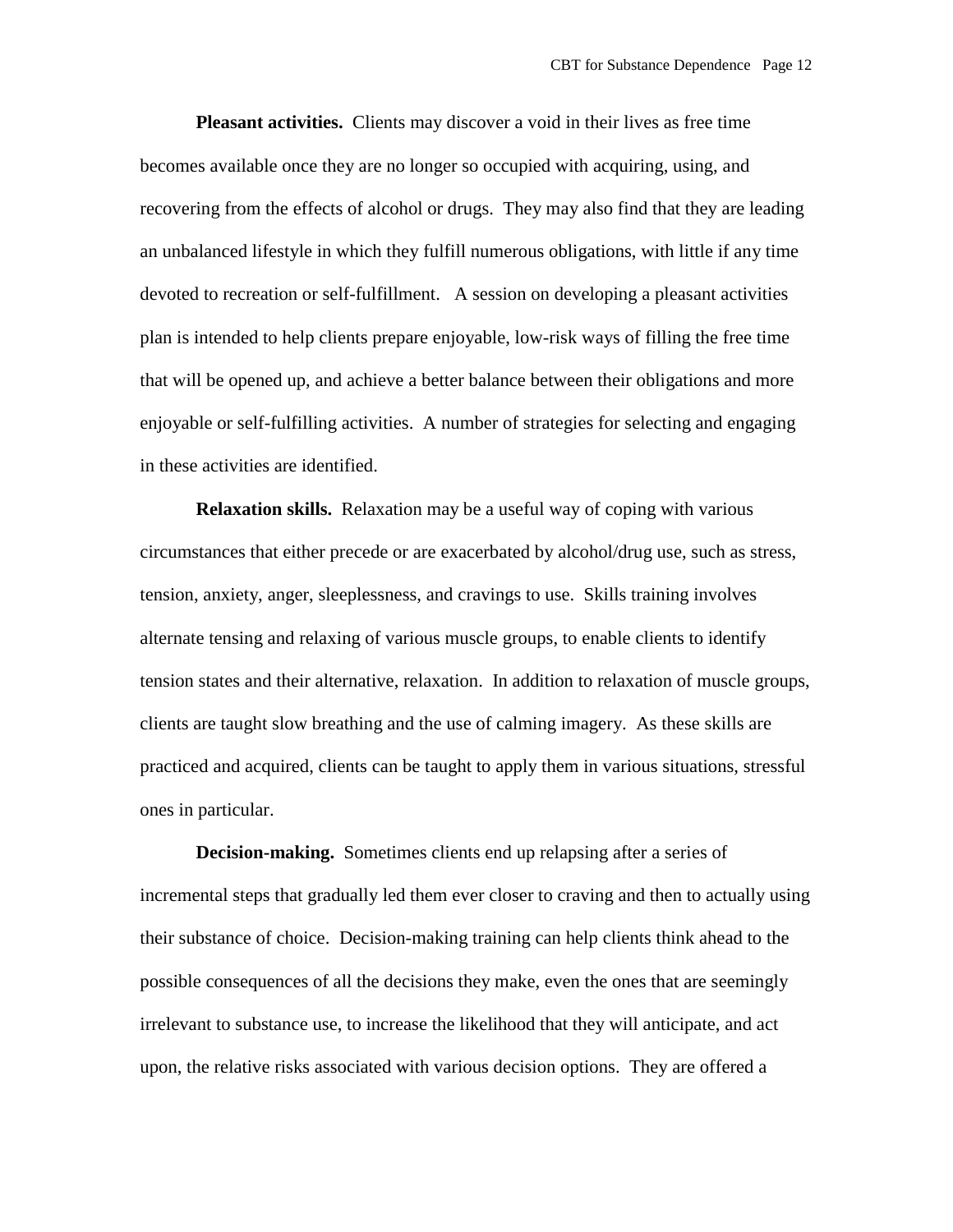variety of practice scenarios and assisted in thinking them through, to identify the relative risks of various options and to select a low-risk option that will minimize the probability of substance use.

**Problem-solving.** This is a 'generic' skill, not specifically related to chemical dependence. It is recommended to include it among the skills being trained, to provide a means of coping if clients unavoidably enter a difficult situation for which they have no apparent coping response immediately available. The steps in the problem-solving model include problem recognition, identification of the problem's component elements as precisely as possible, brainstorming potential solutions, selecting the most promising approach, trying it out, assessing its adequacy, and refining the plan if necessary. With this skill, clients are provided a way of coping with unanticipated problems that might otherwise stump them and put them at high risk for drinking or drug use.

**Planning for emergencies.** This one is in some ways similar to problem-solving, inasmuch as it attempts to provide clients a way of coping with situations that were not specifically anticipated in their skills training, and for which no solution is immediately apparent. The difference here is that the precipitating events are so overwhelming, and so likely to precipitate drinking or drug use, that there may not be enough time to initiate the problem-solving process. To cope with such 'emergency' situations, clients are assisted in setting up an emergency plan for use in high-risk situations in which strong cravings develop and alcohol/drug use becomes imminent, or actually occurs.

#### **Interpersonal Skills**

These skills are taught for coping with situations in which other people are an important factor or are actually part of the problem.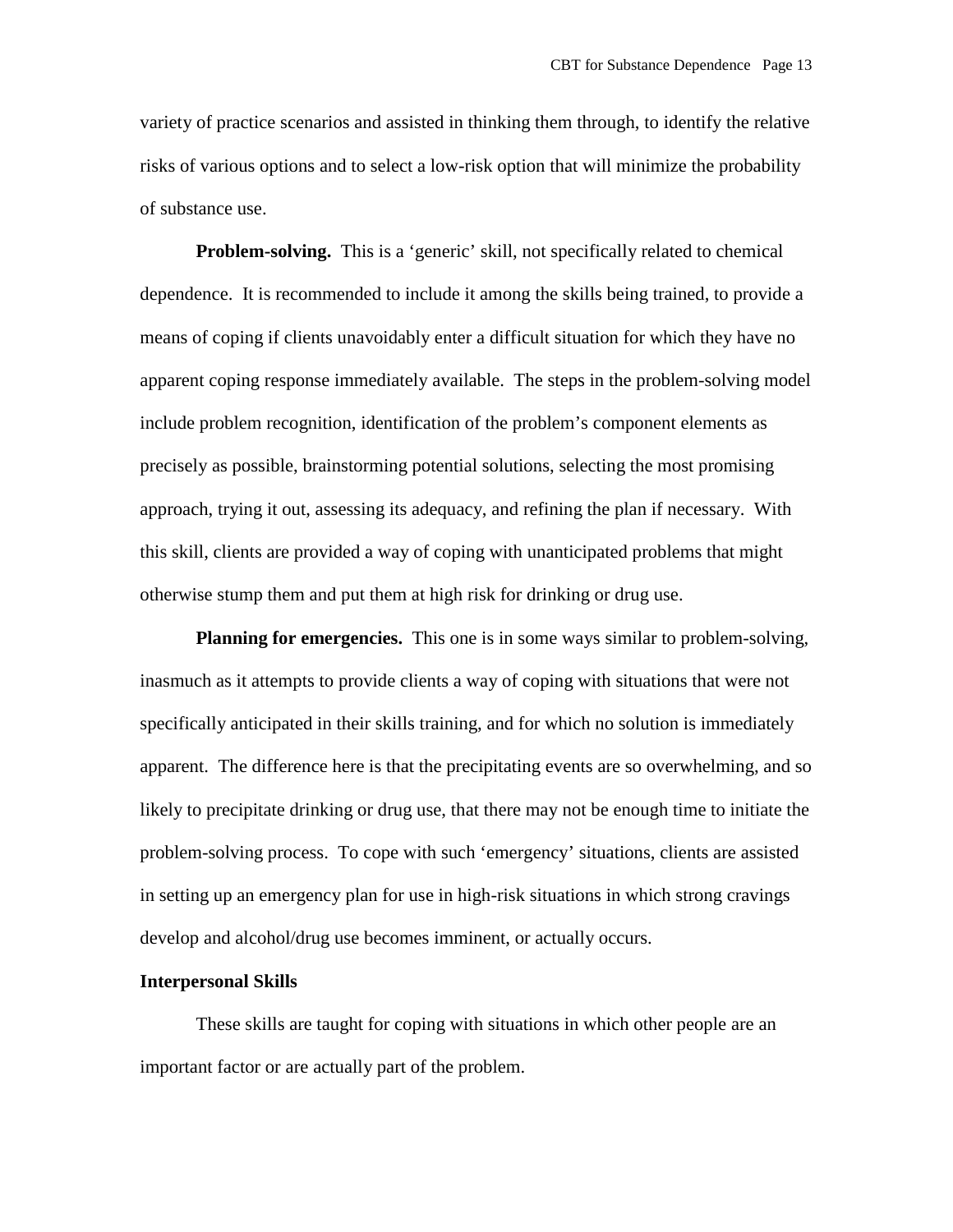**Drink/drug refusal.** Knowing how to cope with offers to use alcohol or drugs is an important skill for the majority of chemically dependent clients because such offers are fairly common. Clients are taught to say 'no' convincingly without giving a double message, to suggest an alternative activity that does not involve substance use, to change the subject to a different topic of conversation, and if the other person persists, to ask him/her not to offer alcohol or drugs any more. With considerable practice of this skill, clients should be able to respond quickly and convincingly when these situations arise. Role-playing of refusal scenes progress from ones that are easy to handle, building to more persistent offers that are difficult to refuse. The homework exercise involves planning how to respond in a variety of different situations in which alcohol or drugs may be offered.

**Refusing requests.** People often feel discomfort when refusing other peoples' requests for favors, and therefore may tend not to do so. However, failure to refuse to do something they really don't want to do can leave them feeling imposed upon, self-critical, resentful, or angry, any of which may serve as triggers for cravings or use of alcohol/drugs. Clients are taught to refuse unwanted requests by first acknowledging the requesting person's position and feelings, and to then make a firm, clear statement of refusal. They are also taught to consider whether or not a compromise might be appropriate under the circumstances. Opportunities to role-play request-refusal are provided in the session, and for homework clients are asked to formulate responses they might use in situations of this type that they are likely to encounter.

**Handling criticism.** Criticism, whether giving it or receiving it, can be high-risk since it is often accompanied by feelings of anger. This is even more the case when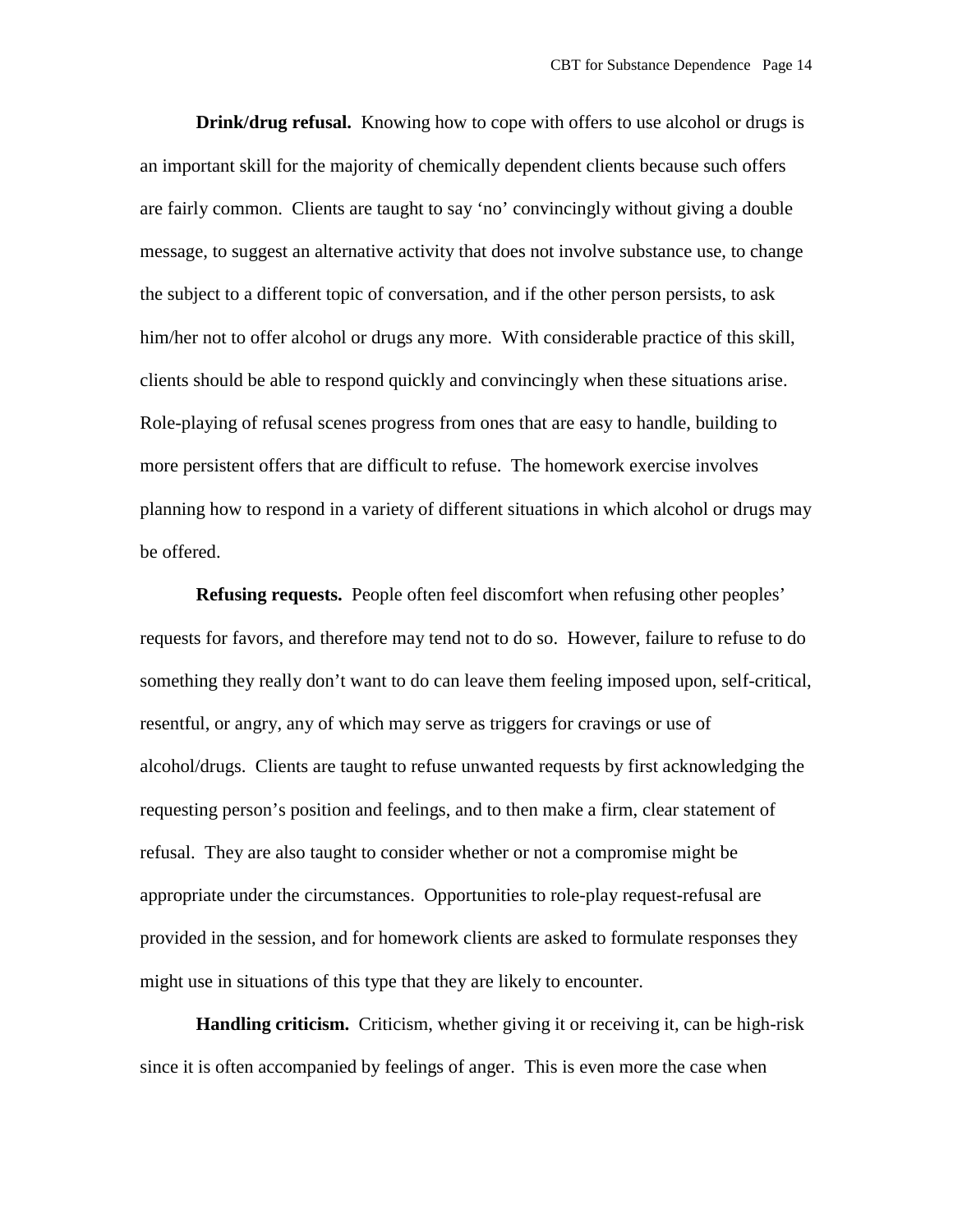receiving criticism about drinking/drug use. When giving criticism, clients are taught to calm down first, to state the criticism in terms of their own feelings, to use a firm and clear tone of voice but not an angry one, to criticize specific behaviors and request a behavior change, and to be willing to work out a compromise. When receiving criticism they are taught not to get defensive or counterattack, to ask the other person to clarify the content and purpose of the criticism, to find something in the criticism to agree with, and to work towards formulating a compromise. In this way, criticism may be transformed into a potentially constructive communication that could produce positive results for both parties involved. Clients practice using the skills in various situations including those that specifically involve criticisms about alcohol/drug use.

**Intimate relationships.** Some clients may experience difficulty expressing their feelings, or communicating effectively and sensitively in intimate relationships, especially where there is considerable conflict and tension as a result of substance use. This can be a bar to intimacy, both emotional and sexual. Clients are taught about selfdisclosing their emotions, sharing their positive feelings, and the importance of expressing negative feelings (in an appropriate way) to prevent things from building up. They may also be taught listening skills, which are an essential component of an intimate relationship. Clients practice these skills in simulated situations drawn from their recent past in which they felt angry, anxious, or sad with loved ones. Homework involves planning how to handle one such situation, and then actually trying out the skills in it.

**Enhancing social support network.** Support from others often makes people feel more confident about their ability to cope with problems. Given the number of life problems caused or exacerbated by substance abuse, a good social support network can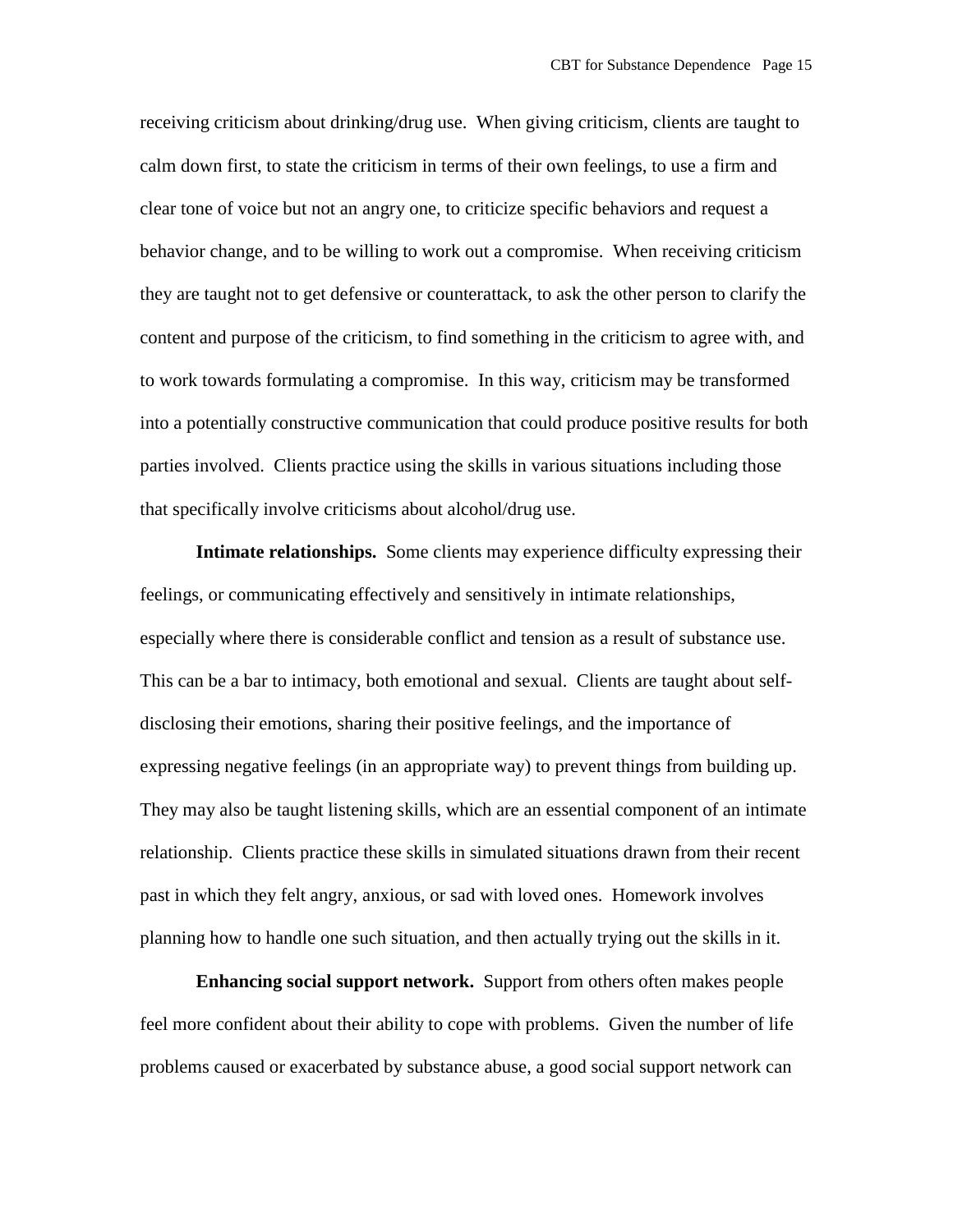enhance the chances of coping effectively. However, as their substance abuse developed, clients may have alienated potential supporters and will have to work to rebuild their support network. They are asked to consider the various types of support that might be helpful to them, who might be helpful in providing the support they need, and how to go about developing that support. They are also taught about the importance of reciprocity, i.e., lending support to others as part of the process of building one's support network. They are given practice asking for support with particular problems, and offering to support others with their problems.

**General social skills.** A number of additional social skills may also be taught to help clients better handle social situations that might otherwise put them at risk for using. Various communications skills (e.g., how to start conversations, use of nonverbal behavior) may be taught to help clients cope with deficits in communications that could leave them feeling socially inadequate or isolated, and therefore at greater risk for using. Assertiveness training may be offered to enable clients to express their emotions and opinions clearly and directly, in a manner that leaves them satisfied that their views were heard, but without doing so in a way that alienates or antagonizes others.

**Coping skills training with significant others.** Since problems within an intimate relationship, such as maladaptive communication patterns, lack of intimacy, and control struggles, can be precipitants of substance use, having a significant other participate in skills-oriented treatment can enhance treatment outcome. Issues to be dealt with in a session with a significant other include deciding whether or not to keep alcohol or drug paraphernalia in the house, identifying how the sober partner can most effectively support and reinforce the substance abuser's efforts to change, fostering more positive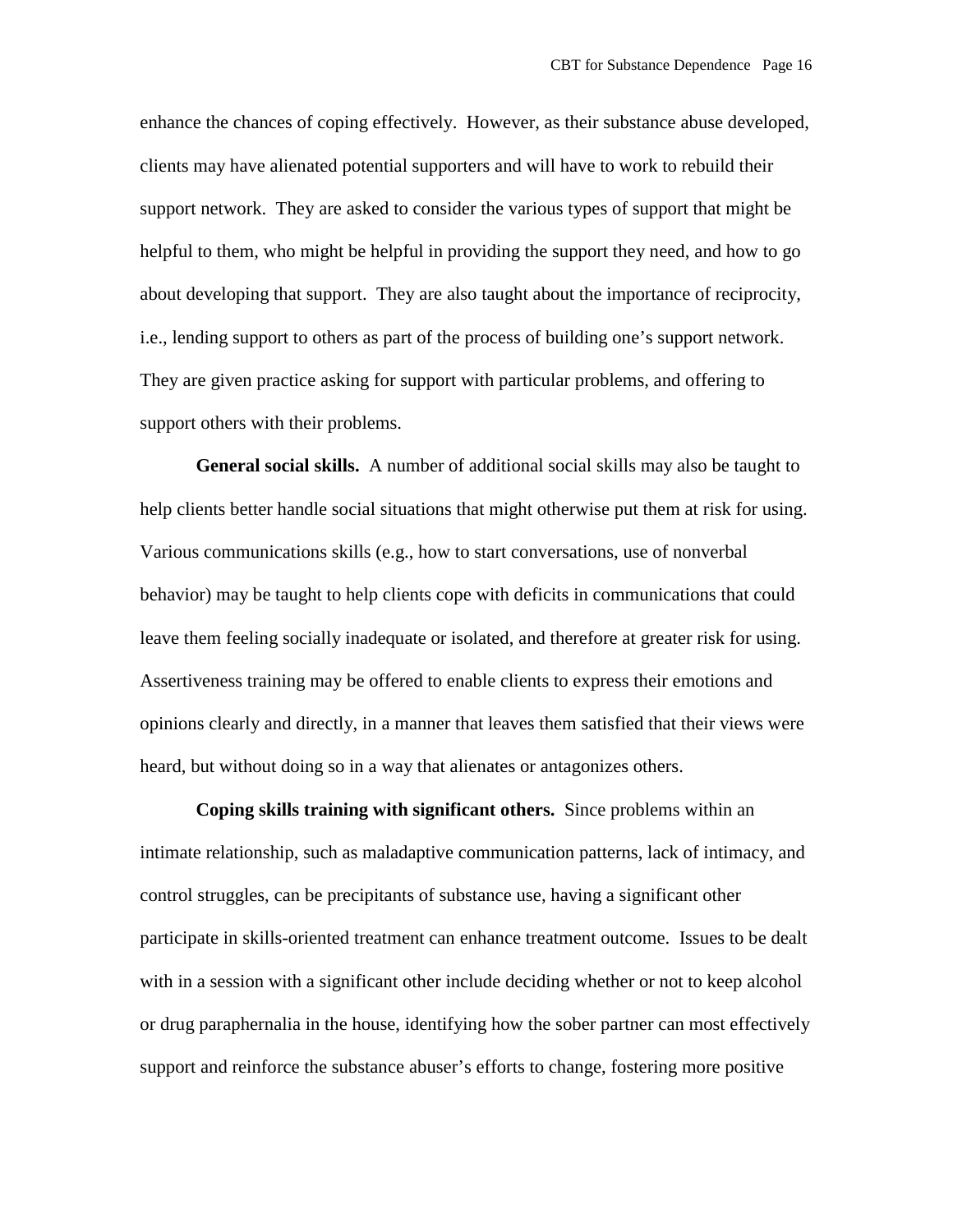communication within the relationship, and learning how to solve problems together. During the session, the couple can practice the problem-solving process as it applies to a current problem they're facing, and begin discussing how they might apply other skills taught in this program to their daily lives. A homework assignment can be designed with their collaboration, to further their discussion and implementation of coping skills.

### **Skills Training Methods**

Clients should be active participants in the training process. The more passive they are, the less likely that they will develop the motivation and sense of involvement needed to follow through with the practice that is required to become fluent in implementing the skills. Clients who engage in treatment, and begin the process of skills acquisition and cognitive restructuring, become increasingly able to accept responsibility for changing their behavior. To enhance client involvement and participation in this process, the selection of skills to be taught should match client needs, based on the functional analysis.

Regarding the sequence in which skills are taught, it would be good pedagogy to train skills beginning with those that are the simplest and easiest to implement, and then adding skills in order of increasing complexity and difficulty. Nevertheless, in the interests of promoting sobriety and enhancing client involvement in what is being taught, it probably makes the most sense to begin skills training with topics that meet clients' most pressing immediate needs, returning at a later time, if possible, to more basic skills that might support implementation of the more complex ones.

Within each skills training session, the client's current status should be assessed at the beginning through self-report and possibly also through the use of a urine test or a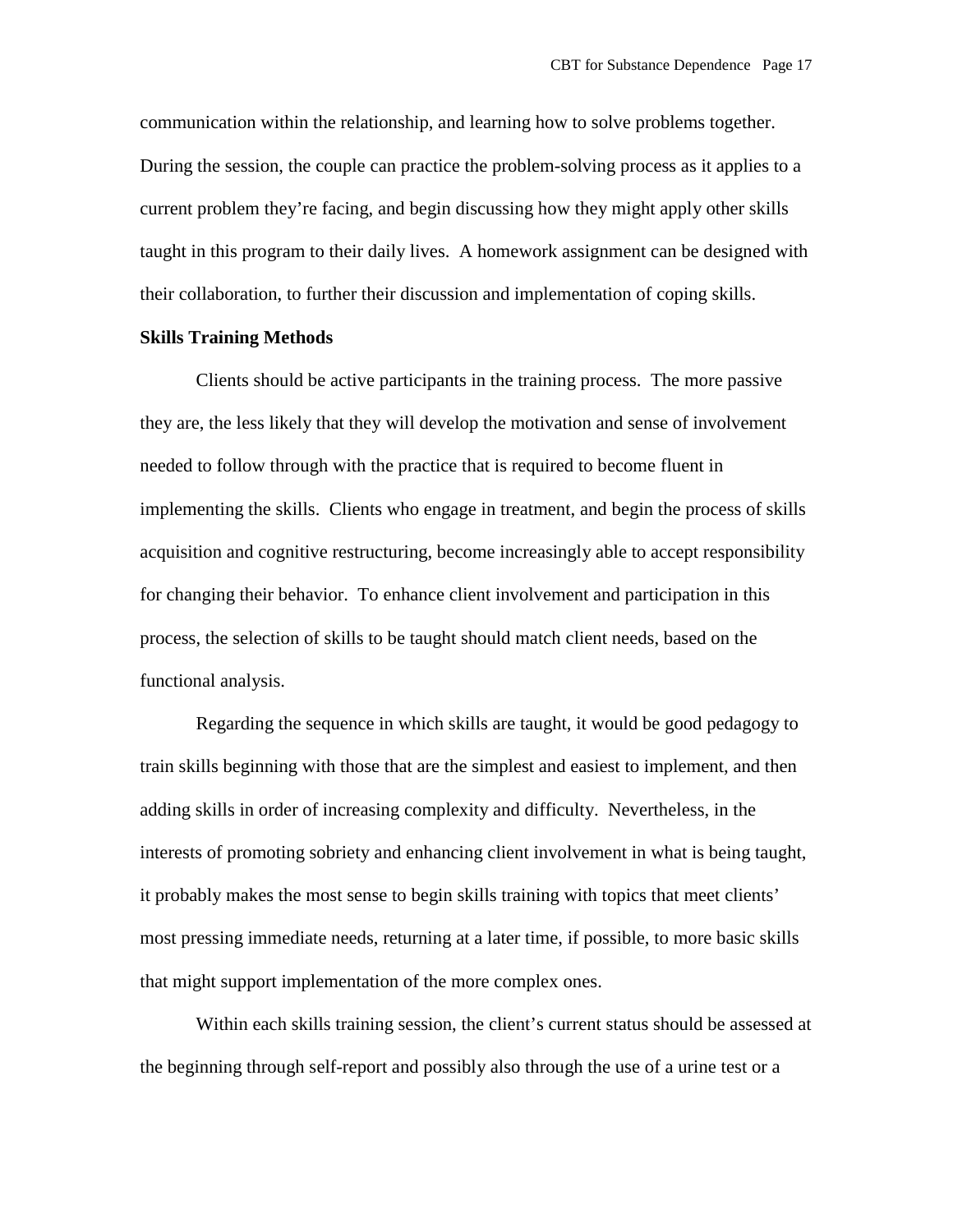breathalyzer. The client should be given an opportunity to express his/her current concerns and to use problem-solving skills to develop a plan for coping with them. If a client becomes expansive when discussing current issues, and it may be necessary to set some limits in the interest of allowing adequate time in the session to present and rehearse a new coping skill.

Following this initial discussion, the therapist should give a brief review of the skill(s) taught in the prior session, and inquire about the client's attempts to do the homework assignment. It is important to praise any and all attempts at homework completion, regardless of how minimal or poorly performed. Explore obstacles to attempting or completing the assignment, and consider ways that the client might try to overcome them in the future.

A new coping skill is introduced by first providing a rationale for it, both in conceptual terms as it relates to achieving/maintaining sobriety, and in specific terms of its usefulness to the client for dealing with issues that he/she has been facing. This is followed by a description of the steps involved in implementing the new skill. The therapist immediately follows this description by modeling the skill and soliciting the client's reaction. The next step is for the client to role-play the skill with the therapist, or with a peer if it is a group setting.

For many clients, role-playing may at first feel awkward or uncomfortable. The therapist's modeling of the skill may help to dispel client reluctance to some extent. Discomfort can be further dispelled by selecting scenes that are relatively easy at first, in which client success is more-or-less assured. Scenes should be personally relevant to the client, perhaps a past situation in which the skill might have been helpful, or a future one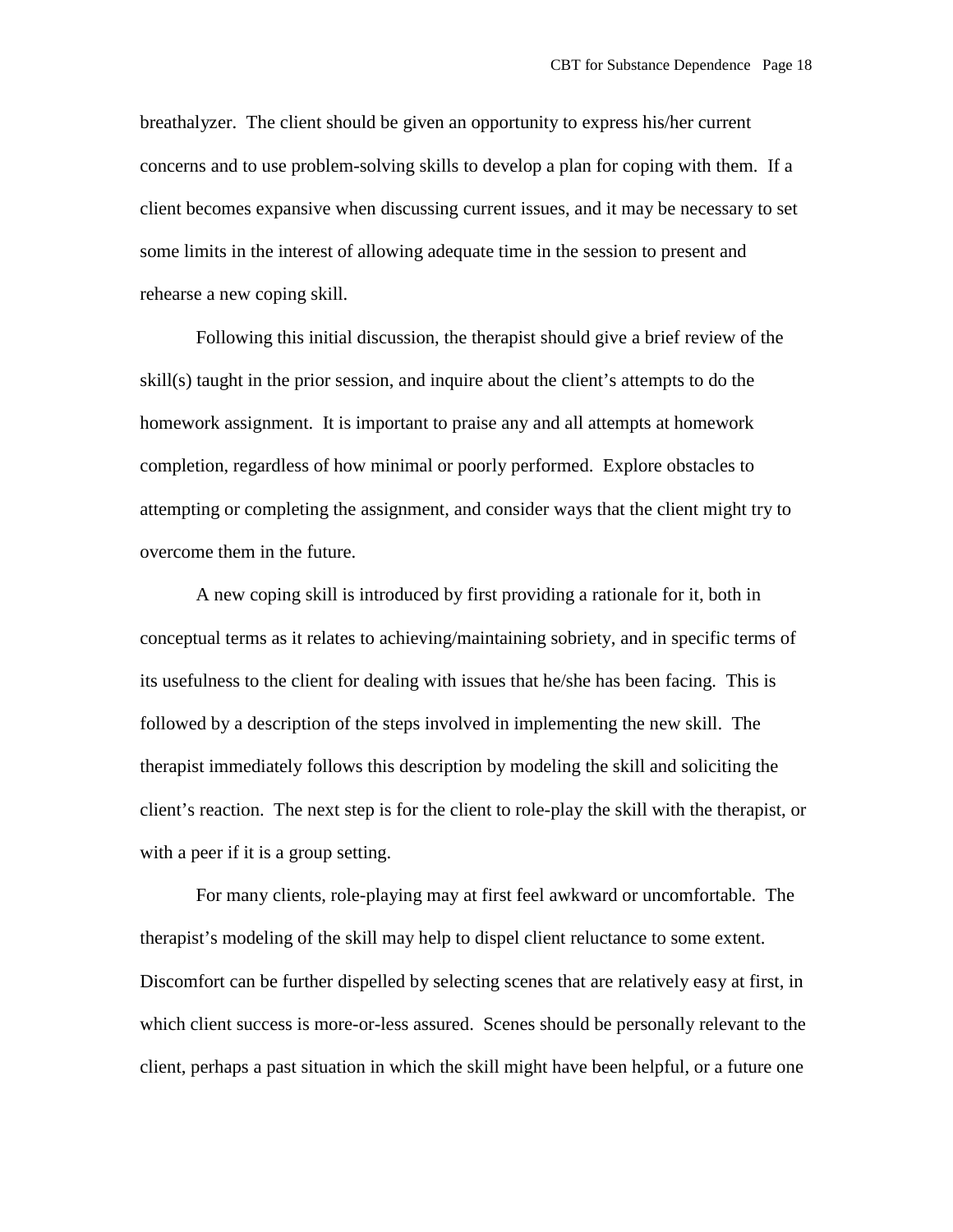in which it may be useful. After the role-play, praise the client for participating, regardless of the adequacy of the performance. Try to find some aspect of the client's behavior to compliment, but don't overdo the praise to the point of sounding insincere. Solicit how the client felt using the skill. When offering criticism, be selective and avoid global evaluations. Only criticize one or two of the more important flaws, focusing on specific behaviors in making the criticism, and couple the criticism with constructive suggestions for change. Repeat the role-play to provide the client with an opportunity to utilize the critique. Further role-plays with different scenes will provide additional practice and will enhance the likelihood of generalization of the skill to a variety of different settings. If a client is having difficulty with a skill, or is pessimistic about its impact, try a role reversal in which the therapist assumes the role of the client, and the client plays the role of the spouse, friend, employer, etc. In this way the client can see the skill in action and experience its impact firsthand.

At the end of each session, clients should be given a written reminder of the skill(s) they just learned, listing the specific behaviors involved, for future reference. A homework exercise should be developed in conjunction with the client, to practice the new skill(s) in his/her particular life circumstances. To foster compliance with the agreed-upon assignment, it should be put in writing and the client should make an appointment with him/herself for a specific time at which to practice. Other strategies to increase the likelihood of doing the homework include placing reminder notes in strategic locations at home and making plans to associate the new behavior with alreadyestablished daily routines. The client should also plan to reward him/herself for completing the exercise, to increase the likelihood of both using the new skill in the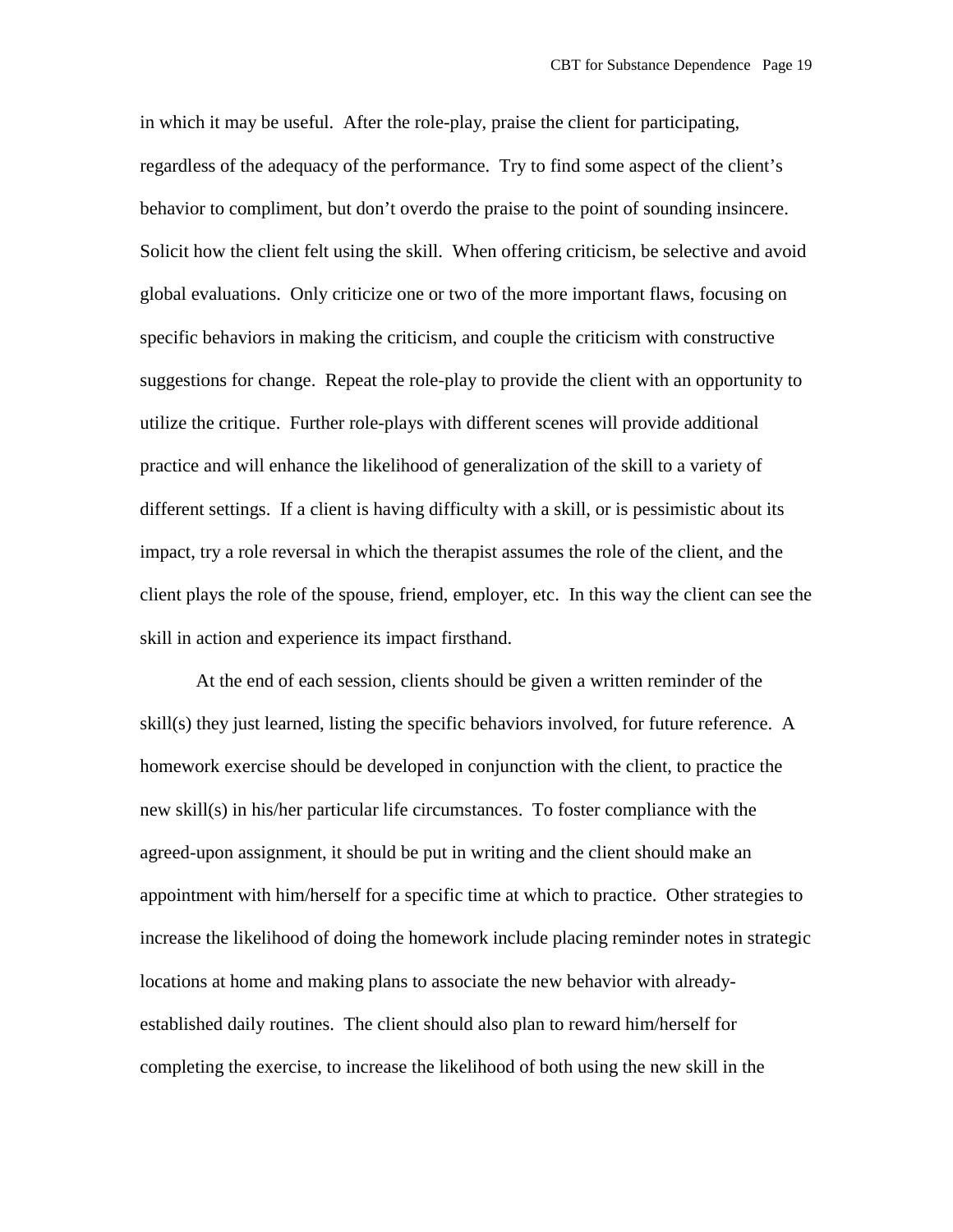future and of completing future homework assignments. An effort should be made to anticipate possible obstacles to completing the homework, and ways to overcome them. As the final agenda item in each session, clients should be asked to anticipate high-risk situations that might arise in their daily lives prior to the next session, and plan ways to avoid them or to cope with them.

As with any newly acquired behaviors, coping skills are not likely to be retained or used very much if their acquisition is limited to a single therapy session and one homework assignment. Considerable practice is needed to develop a sense of mastery of each skill and increase the likelihood of its being used in real-life situations. Therefore, therapists should occasionally review previously learned skills. They can also use the discussion of current problems at the outset of each session, and the anticipation of highrisk situations at the end of sessions, to remind clients which of the skills they have already learned might be applicable in those situations.

The duration of treatment will be determined by a number of factors, most notably clinical need and what a third-party payer is willing to cover. Although Monti et al. (1989) described 6 months of weekly sessions, that is hardly a practical recommendation in this era of brief interventions and a relentless focus on cost-containment. In many clinical studies it has been found that approximately half of clients drop out of treatment by about the sixth session, and six sessions may be about as much as most managed care organizations are willing to approve, at least initially. Topics that might be covered in that time frame include coping with cravings and thoughts about using, problem solving, drink/drug refusal, planning for emergencies, anger management, and decision making,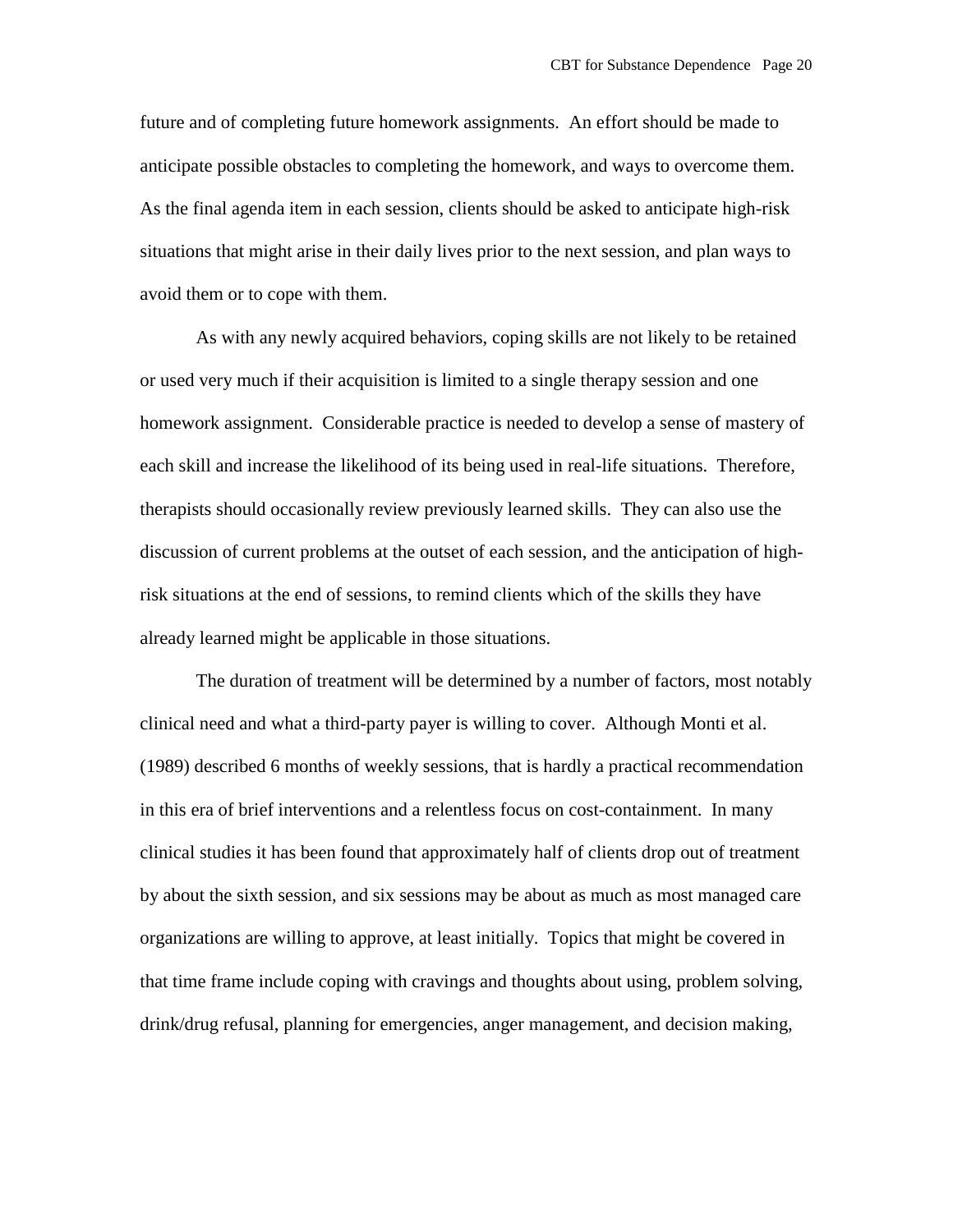although the actual selection and sequencing of topics will be determined by the functional analysis and client preference.

Whatever number of sessions is held, the treatment must ultimately terminate and the therapist must anticipate the challenges this will present. Clients may experience generalized negative feelings and/or exhibit behavior problems as the time for termination approaches. To help the client cope with these, the therapist should use the same cognitive-behavioral approach as with any other problems that were raised during the course of treatment. Furthermore, a session on developing an emergency plan may help bolster clients' confidence in their ability to cope with unanticipated crises that could arise in the future. Finally, clients may have fears about problems that haven't been fully resolved in the course of treatment, whatever its length. These fears may be alleviated by reviewing skills already taught, suggesting how they may be applied to problems that are likely to persist, and urging that the skills be practiced at every opportunity. In addition, if possible, one or more 'booster' follow-up sessions may be scheduled, at one month or 6 week intervals, to monitor progress and augment skills as needed to cope with new or persisting problem situations.

An additional consideration is the applicability of the skills training approach for group versus individual treatment. The Monti et al. (1989) program was initially designed for use with groups, and works very well in that format. Peers are naturals for role-playing with each other, different members' experiences provide a host of examples to illustrate the applicability of skills and provide scenes for role playing, and group members working together facilitate the brainstorming of possible strategies for problem solving. Peers sometimes trust one another more, or at least sooner, than they trust their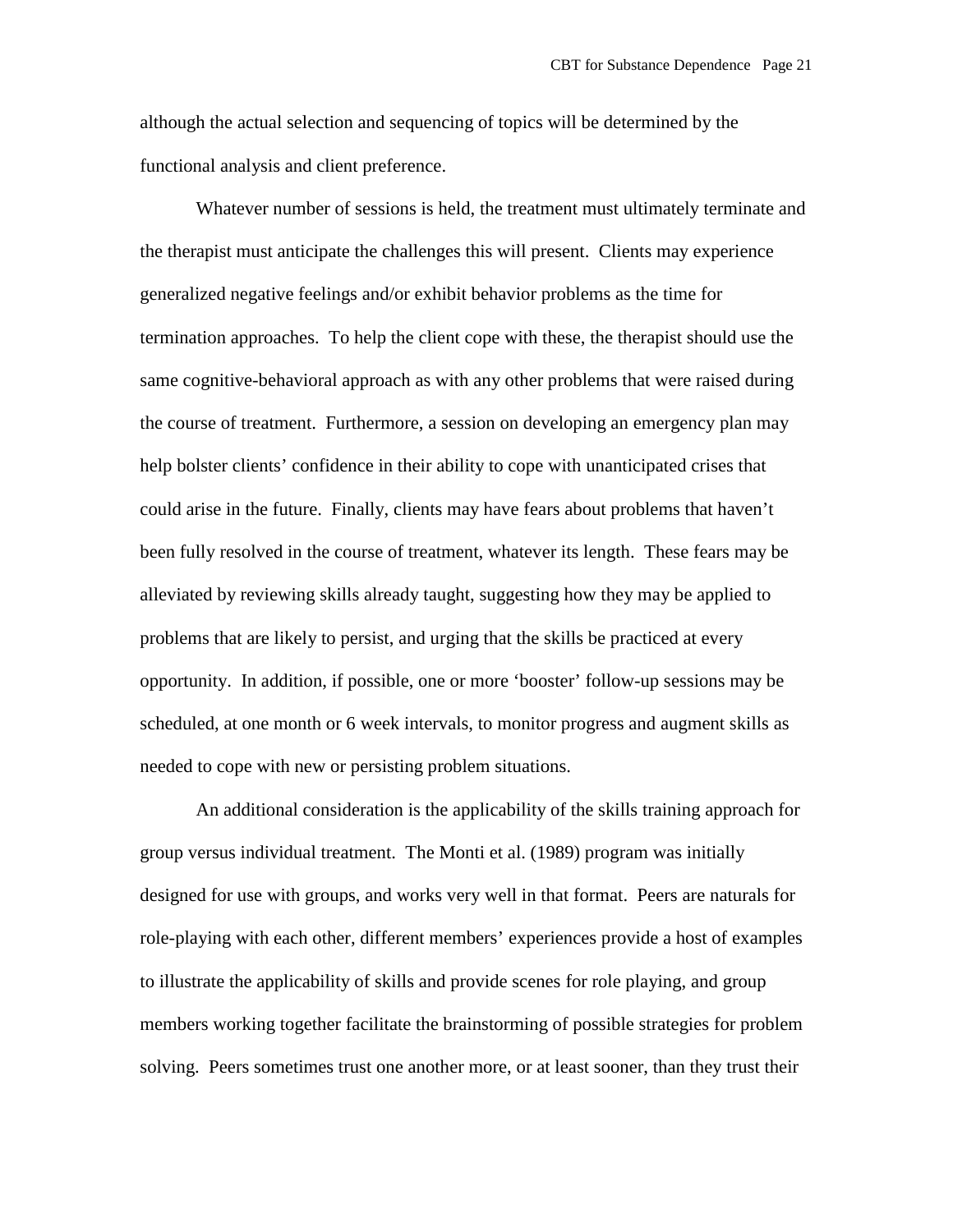therapist, so that peer support can be a very important asset in treatment. Despite these advantages of the group therapy setting, the coping skills training described here can nevertheless be successfully implemented in an individual treatment context, even though the opportunities for role playing are more limited and clients may feel more 'on the spot' than in a group setting where responsibilities can be shared. Trust issues with the therapist become more central, but if he/she is able to adopt an empathic style (Miller  $\&$ Rollnick, 1991), client trust of, and openness with, the therapist may be developed fairly rapidly. Thus, although individual treatment does present some challenges, they are not insurmountable and that format can be successfully utilized with this treatment approach.

### **Relapse Prevention**

The Relapse Prevention (RP) approach utilizes coping skills training to a considerable extent. As a treatment intervention, it does not differ all that much from coping skills training, but its overall focus on situations that may be of high risk for relapse is of considerable value. There are several variants of RP. The form of relapse prevention treatment described here is based on Marlatt and Gordon (1985).

The most obvious strategy for avoiding relapse is to avoid high-risk situations altogether. The decision-making skills referred to in the intrapersonal skills section above can be very useful in helping clients anticipate and avoid decision paths that could eventually lead them into a high-risk situation. Another effective strategy for avoiding high risk situations is to review a client's lifestyle, identifying those activities that tend to place him/her at risk for using and fostering development of activities that are incompatible with drinking/drug use.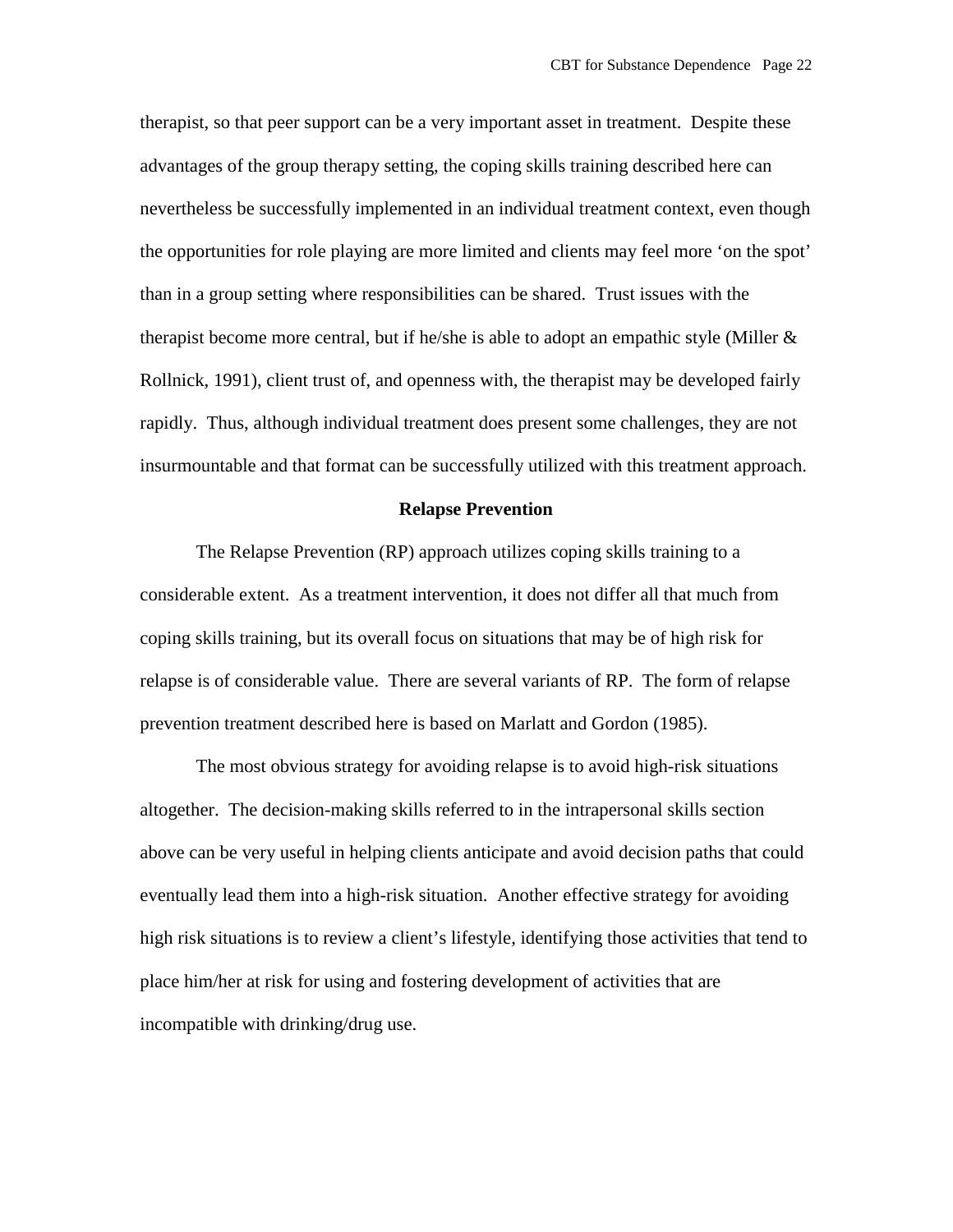If a high-risk situation was not avoided, whether because of lack of trying or despite one's best efforts, it must be coped with if drinking/drug use is to be prevented. The first step is recognition that a risky situation is at hand. This requires developing clients' awareness of what their high-risk situations tend to be, and ongoing alertness and attention to the situations in which they find themselves, as well as monitoring of their thoughts and feelings, to detect warning signs of impending risk as early as possible. Risky situations detected early are usually more easily controlled than situations that are ignored until they become intense. Once clients are in a high-risk situation, deficits in coping skills become a major risk factor due to the tendency among chemically dependent people to rely on alcohol or drugs in the absence of adequate coping skills. Therefore, within the RP model, coping skills training is essential, to enable clients to manage high-risk situations without relapsing. The strategies for identifying potential high-risk situations, and the coping skills that need to be trained, are as enumerated above in the section on coping skills training.

In the event that a person's coping in a high-risk situation was not adequate and he/she relapsed to substance use, the RP model offers recommendations for handling that eventuality. Slips should be viewed as a learning experience, an opportunity to identify trigger situations and the expectancies the client might have had regarding possible benefits of substance use in those circumstances. Clients should be encouraged to identify what they actually did in the high-risk situation, what was not helpful, and what turned out to be helpful. Based on that review, they should formulate plans to strengthen the things that worked and compensate for the weaknesses, to enable them to cope with similar trigger situations more effectively when they arise in the future. There should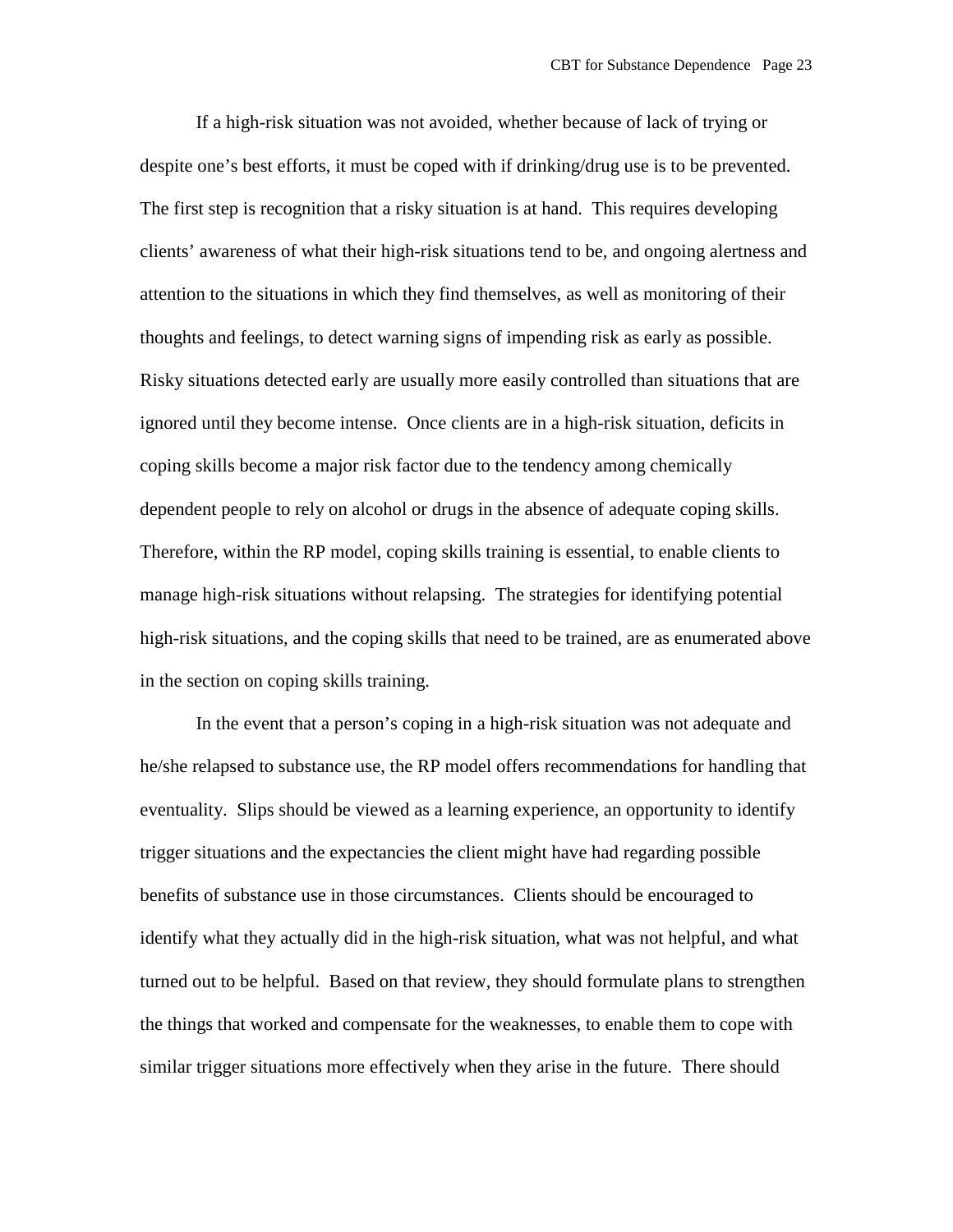also be an exploration of feelings of guilt and self-blame that clients may experience in such circumstances, and they should be cautioned that surrendering to those emotions places them at high risk for continuing to use.

# **Conclusion**

A cognitive-behavioral conceptualization of addictive behavior has been described in which abusive drinking and drug use are considered to be learned behaviors that are acquired through the processes of Pavlovian and/or operant conditioning. As such, they can be modified by the application of learning-based interventions. The coping skills approach to treatment was outlined in detail, providing examples of how it can be employed to deal with both the intrapersonal and interpersonal situations that tend to support substance use. The Relapse Prevention approach was also outlined. While there is considerable evidence to support the efficacy of these approaches, it is not clear that they are superior to other interventions. Further clinical research is needed to assess the impact of coping skills training on treatment outcome, to determine the relative effectiveness of the various skills training components and how they can best be matched to particular client needs, and to determine how much actual practice of skills is required for them to be useful in coping with high-risk situations.

# **Resource Section**

#### **Assessment Instruments Cited in the Text**

Annis, H.M. & Martin, G. (1985). Inventory of Drug-Taking Situations. Toronto: Addiction Research Foundation.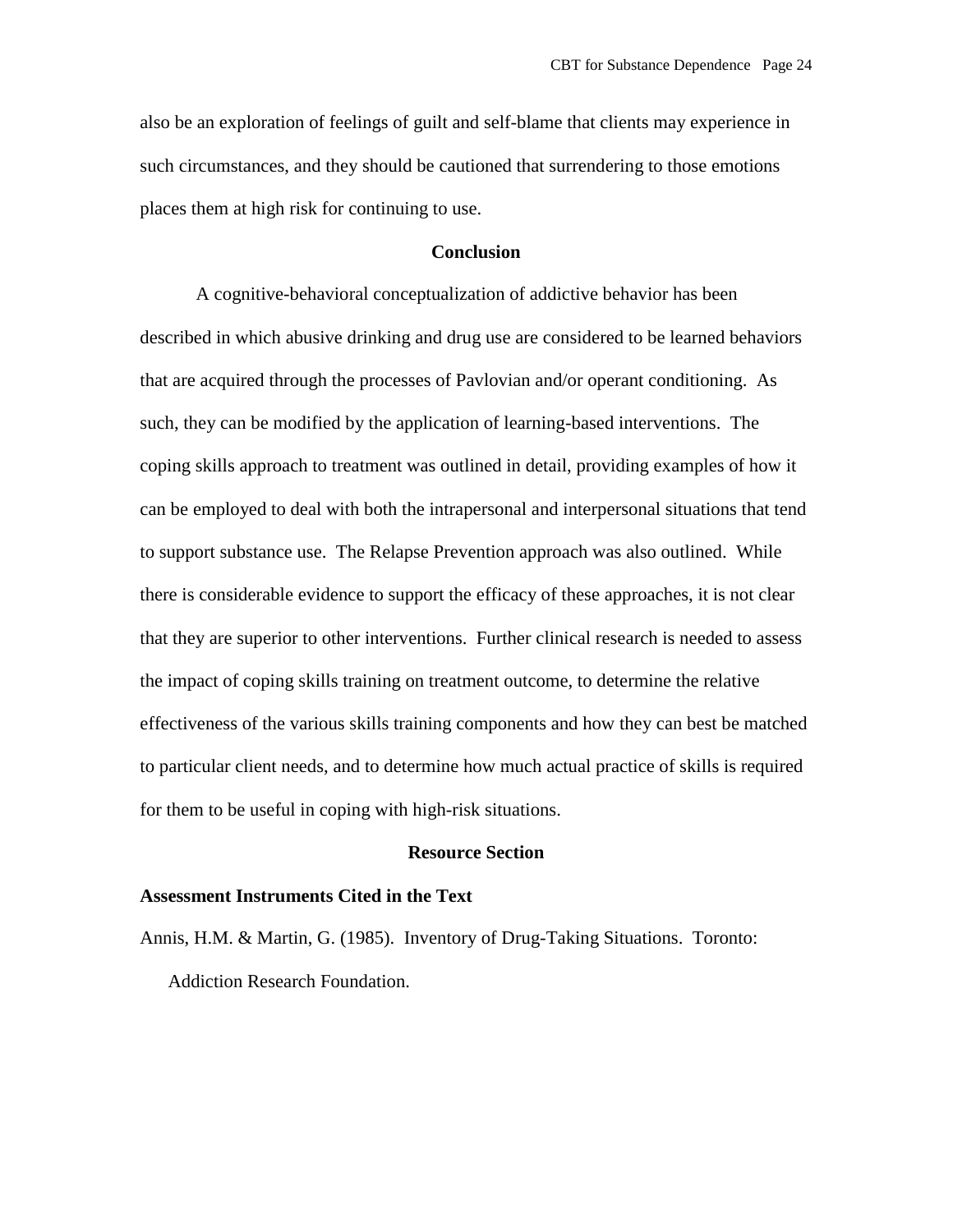- Dennis, M.L. (1999). Global Appraisal of Individual Needs: Administration guide for the GAIN and related measures. Bloomington, IL: Chestnut Health Systems. Web site: [www.chestnut.org/li/gain](http://www.chestnut.org/li/gain)
- Miller, W.R., Tonigan, J.S., & Longabaugh, R. (1995). The Drinker Inventory of Consequences (DrInC). An Instrument for Assessing Adverse Consequences of Alcohol Abuse. Volume 4, Project MATCH Monograph Series. Rockville, MD: National Institute on Alcohol Abuse and Alcoholism. (NIH Publication No. 95-3911).

# **Treatment Resources Cited in the Text**

- Marlatt, G.A. & Gordon, J.R. (Eds.) (1985). Relapse Prevention. New York: Guilford Press.
- Miller, P.M., & Mastria, M.A. (1977). Alternatives to Alcohol Abuse. A Social Learning Model. Champaign, Illinois: Research Press.
- Miller, W.R., & Rollnick, S. (1991). Motivational Interviewing: Preparing People to Change Addictive Behavior. New York: Guilford Press.
- Monti, P.M., Abrams, D.B., Kadden, R.M., & Cooney, N.L. (1989). Treating Alcohol Dependence: A Coping Skills Training Guide*.* New York: Guilford Press.

# **Other Coping-Skills Oriented Treatment Resources**

- Annis, H.M., Herie, M.A., & Watkin-Merek, L. (1996). Structured Relapse Prevention: An Outpatient Counseling Approach. Toronto: Addiction Research Foundation.
- Daley, D.C. & Marlatt, G.A. (1997). Managing Your Drug or Alcohol Problem. San Antonio: The Psychological Corporation.
- Roberts, L.J., Shaner, A., & Eckman, T.A. (1999). Overcoming Addictions: Skills Training for People with Schizophrenia. New York: W.W. Norton.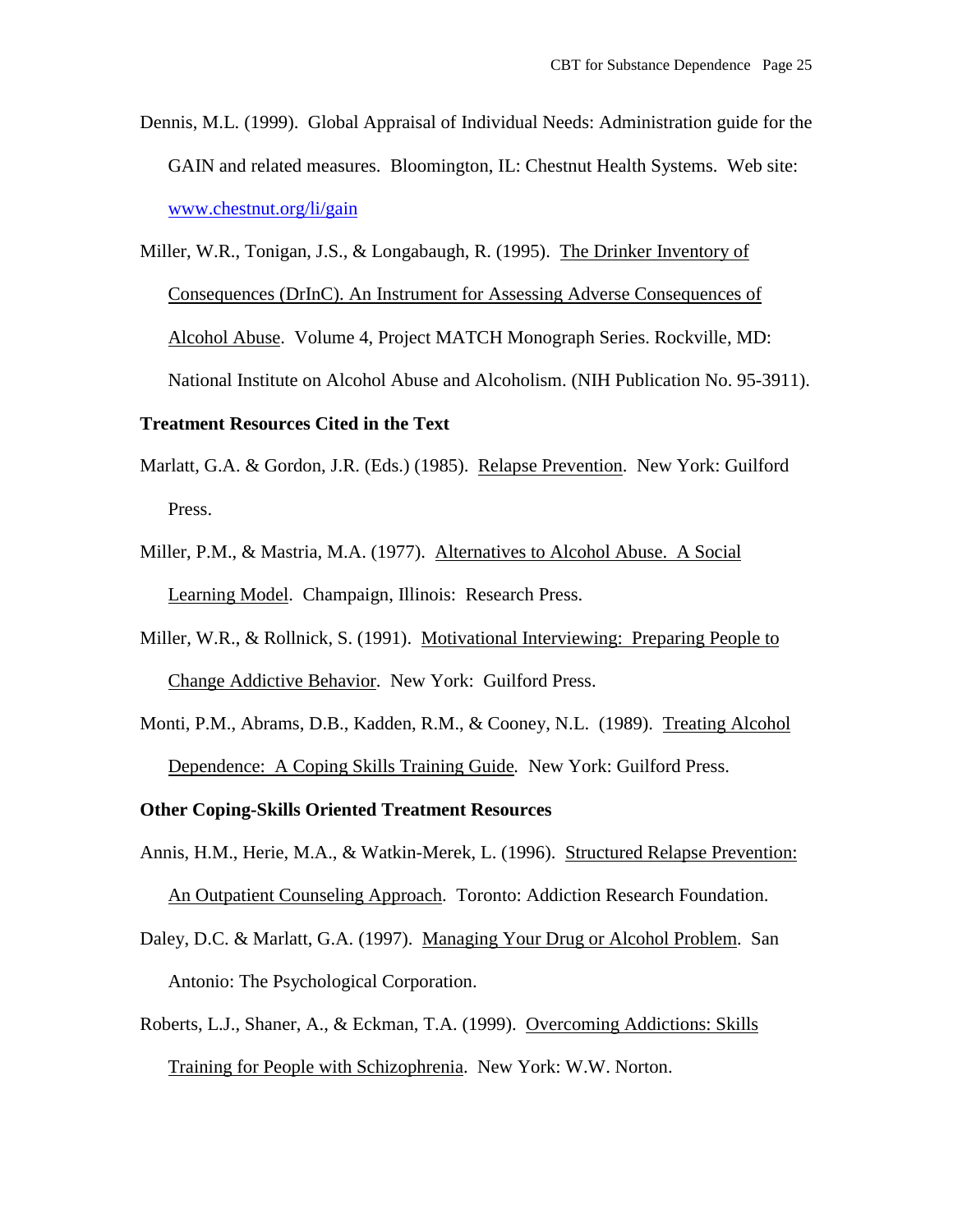Sanchez-Craig, M. (1996). A Therapist's Manual: Secondary Prevention of Alcohol Problems. Toronto: Addiction Research Foundation.

## **Other Literature Cited in the Text**

- Allsop, S., Saunders, B., Phillips, M., & Carr, A. (1997). A trial of relapse prevention with severely dependent male problem drinkers. Addiction, 92, 61-74.
- Carroll, K.M. (1996). Relapse prevention as a psychosocial treatment: A review of controlled clinical trials. Experimental and Clinical Psychopharmacology, 4, 46-54.
- Connors, G.J., Longabaugh, R., & Miller, W.R. (1996). Looking forward and back to relapse: Implications for research and practice. In C. Lowman, J. Allen, and W. R. Miller (Eds.). Perspectives on Precipitants of Relapse. Supplement to Addiction, 91, S191-S196.
- Connors, G.J., Maisto, S.A., & Zywiak, W.H. (1996). Understanding relapse in the broader context of post-treatment functioning. In C. Lowman, J. Allen, & W. R. Miller (Eds.). Perspectives on Precipitants of Relapse. Supplement to Addiction, 91, S173-S189.
- Finney, J.W. & Monahan, S.C. (1996). The cost-effectiveness of treatment for alcoholism: A second approximation. Journal of Studies on Alcohol, 29, 229-243.
- Holder, H., Longabaugh, R., Miller, W.R, & Rubonis, A.V. (1991). The cost effectiveness of treatment for alcoholism: A first approximation. Journal of Studies on Alcohol, 52, 517-540.
- Irvin, J.E., Bowers, C.A., Dunn, M.E., & Wang, M.C. (1999). Efficacy of relapse prevention: A meta-analytic review. Journal of Consulting and Clinical Psychology, 67, 563-570.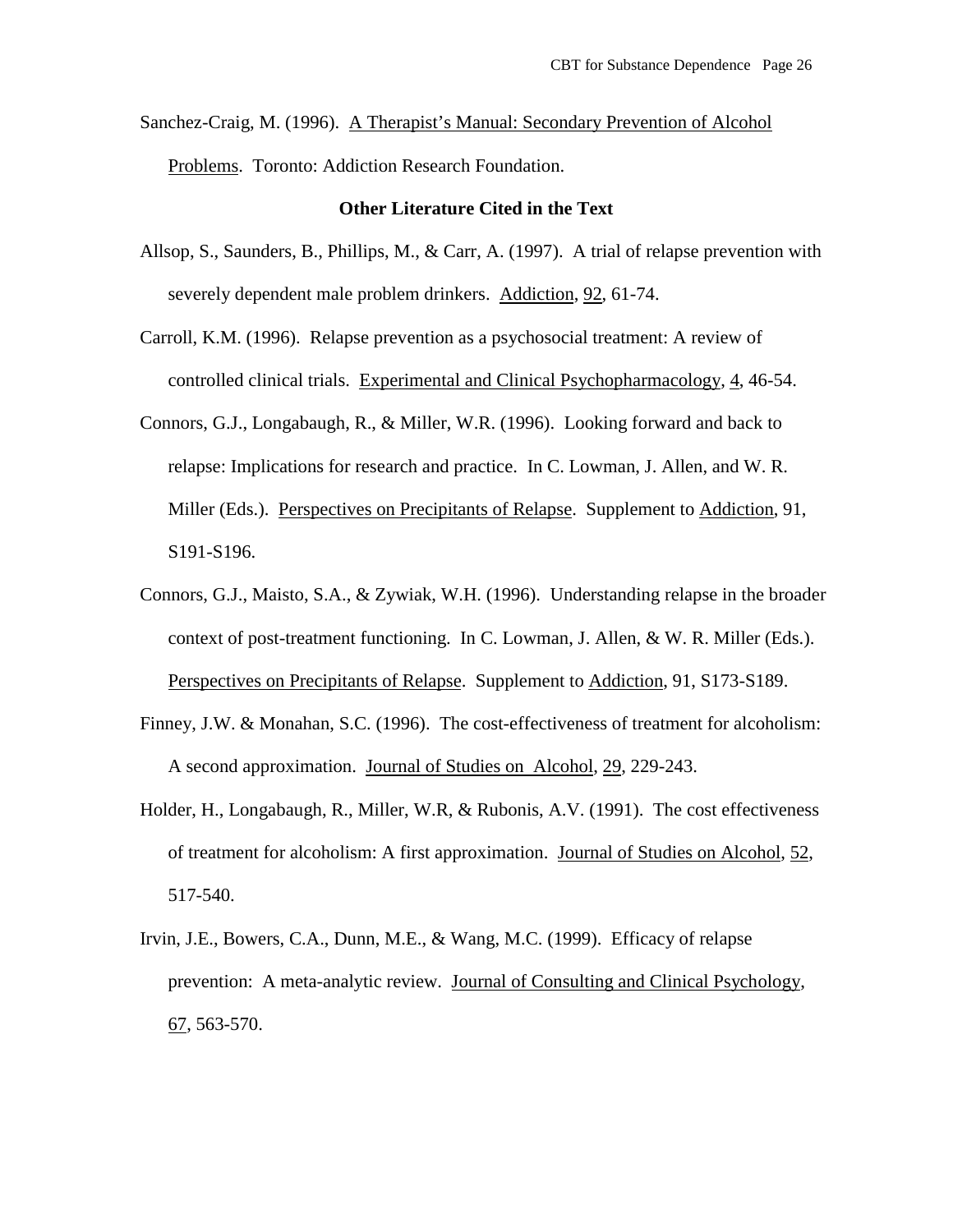- Kadden, R.M., Carroll, K., Donovan, D., Cooney, N., Monti, P., Abrams, D., Litt, M. & Hester, R. (Eds.) (1992). Cognitive-Behavioral Coping Skills Therapy Manual: A Clinical Research Guide for Therapists Treating Individuals with Alcohol Abuse and Dependence. Volume 4, Project MATCH Monograph Series. Rockville, MD: National Institute on Alcohol Abuse and Alcoholism. (DHHS Publication No. (ADM)92-1895).
- Longabaugh, R. & Morgenstern, J. (1999). Cognitive-behavioral coping-skills therapy for alcohol dependence: Current status and future directions. Alcohol Research and Health, 23, 78-85.
- Longabaugh, R., Rubin, A., Stout, R.L., Zywiak, W.H., & Lowman, C. (1996). The reliability of Marlatt's taxonomy for classifying relapses. In C. Lowman, J. Allen, & W. R. Miller (Eds.). Perspectives on Precipitants of Relapse. Supplement to Addiction, 91, S73-S88.
- Miller, W.R., Brown, J.M., Simpson, T.L., Handmaker, N.S., Bien, T.H., Luckie, L.F., Montgomery, H.A., Hester, R.K., & Tonigan, J.S. (1995). What works? A methodological analysis of the alcohol treatment outcome literature. In R.K. Hester  $\&$ W.R. Miller (Eds.). Handbook of Alcoholism Treatment Approaches: Effective Alternatives,  $(2^{nd}$  ed.), pp. 12-44). New Jersey: Allyn and Bacon.
- Miller, W.R. & Hester, R.K. (1989). Treating alcohol problems: Toward an informed eclecticism. In R.K. Hester and W.R. Miller (Eds.). Handbook of Alcoholism Treatment Approaches: Effective Alternatives, pp. 3-13. New York: Pergamon Press.
- Miller, W.R., & Pechacek, T.F. (1987). New roads: Assessing and treating psychological dependence. Journal of Substance Abuse Treatment, 4, 73-77.